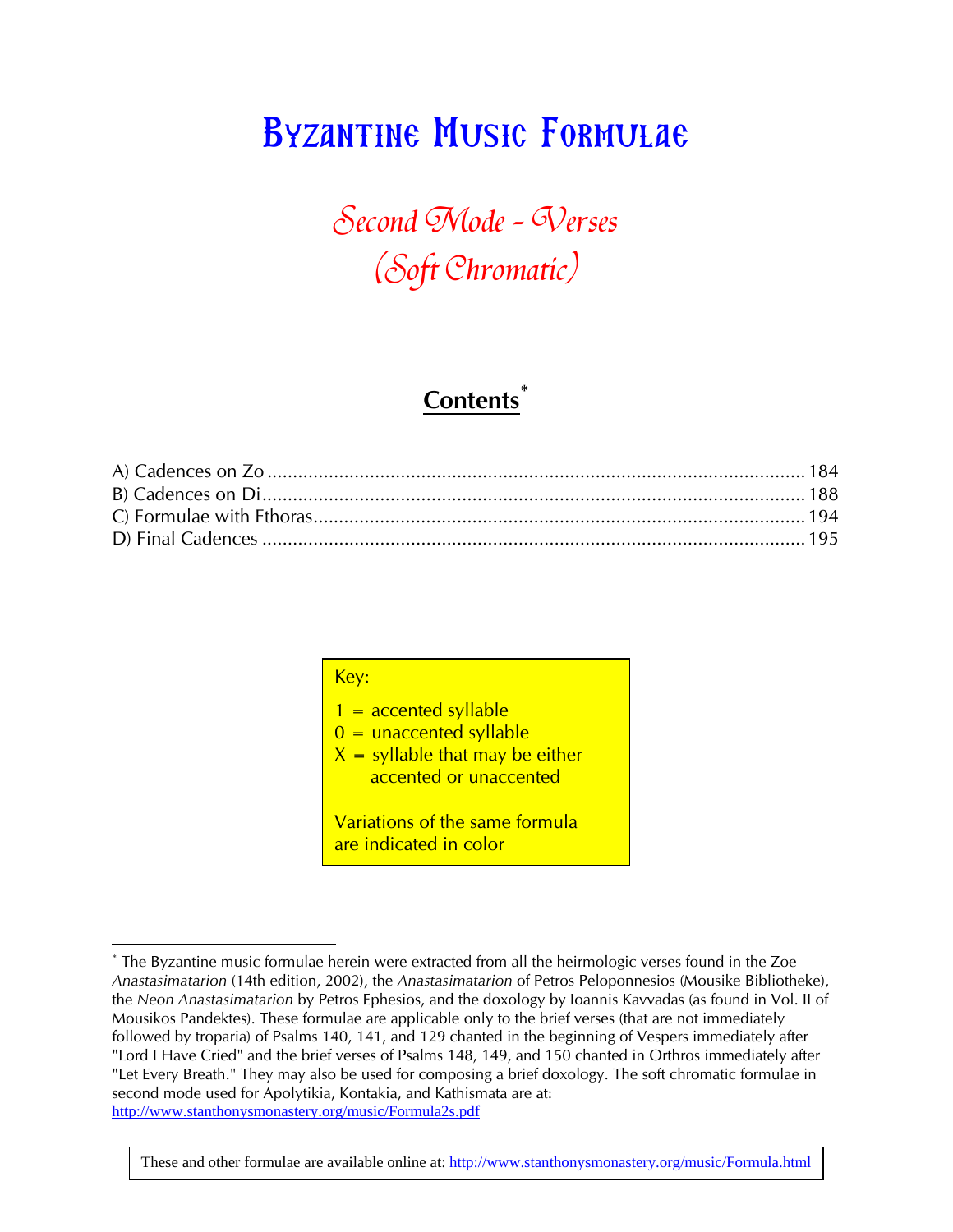### **A) Cadences on Zo**

These formulae are also used as initial formulae.

### Accented on last syllable:

From Di

001

 $\underline{\mathbb{A}}\longrightarrow \begin{array}{c}\n\underline{\mathbb{A}} \\
\underline{\mathbb{A}} \\
0\n\end{array}$ 

10000001

From Zo

|       | $\underline{x}^{\prime}\longleftarrow \longleftarrow \longleftarrow \longleftarrow \underbrace{x^{\prime}}$ |                             |  |  |
|-------|-------------------------------------------------------------------------------------------------------------|-----------------------------|--|--|
| 00000 |                                                                                                             | $0 \quad 0 \quad 0 \quad 0$ |  |  |

 $\frac{4}{1}$  00000 0 1

### Accented on second to last syllable:

#### From Di

010

| 10 | $\underline{A}$ $\overline{C}$ $\overline{C}$ $\overline{C}$ $\overline{C}$ |  |
|----|-----------------------------------------------------------------------------|--|
|    |                                                                             |  |

 $\frac{4}{9}$   $\frac{1}{1}$  0  $\stackrel{\leftrightarrow}{\cdot}$  0

0010  
\n
$$
\frac{1}{4} \times 1 = \frac{3}{4} \times \frac{2}{4}
$$
  
\n $\frac{3}{4} \times 1 = \frac{3}{4} \times \frac{2}{4}$   
\n00010  
\n $\frac{1}{4} \times 1 = \frac{1}{4} \times \frac{3}{4} \times \frac{2}{4}$   
\n00010  
\n $\frac{1}{4} \times \frac{3}{4} \times \frac{1}{4} \times \frac{5}{4} \times \frac{6}{4}$   
\n $\frac{2}{4} \times \frac{3}{4} \times \frac{1}{4} \times \frac{1}{4} \times \frac{5}{4} \times \frac{6}{4}$   
\n $\frac{1}{4} \times \frac{1}{4} \times \frac{1}{4} \times \frac{1}{4} \times \frac{1}{4} \times \frac{1}{4}$   
\n $\frac{1}{4} \times \frac{1}{4} \times \frac{1}{4} \times \frac{1}{4} \times \frac{1}{4} \times \frac{1}{4}$   
\n $\frac{1}{4} \times \frac{1}{4} \times \frac{1}{4} \times \frac{1}{4} \times \frac{1}{4} \times \frac{1}{4}$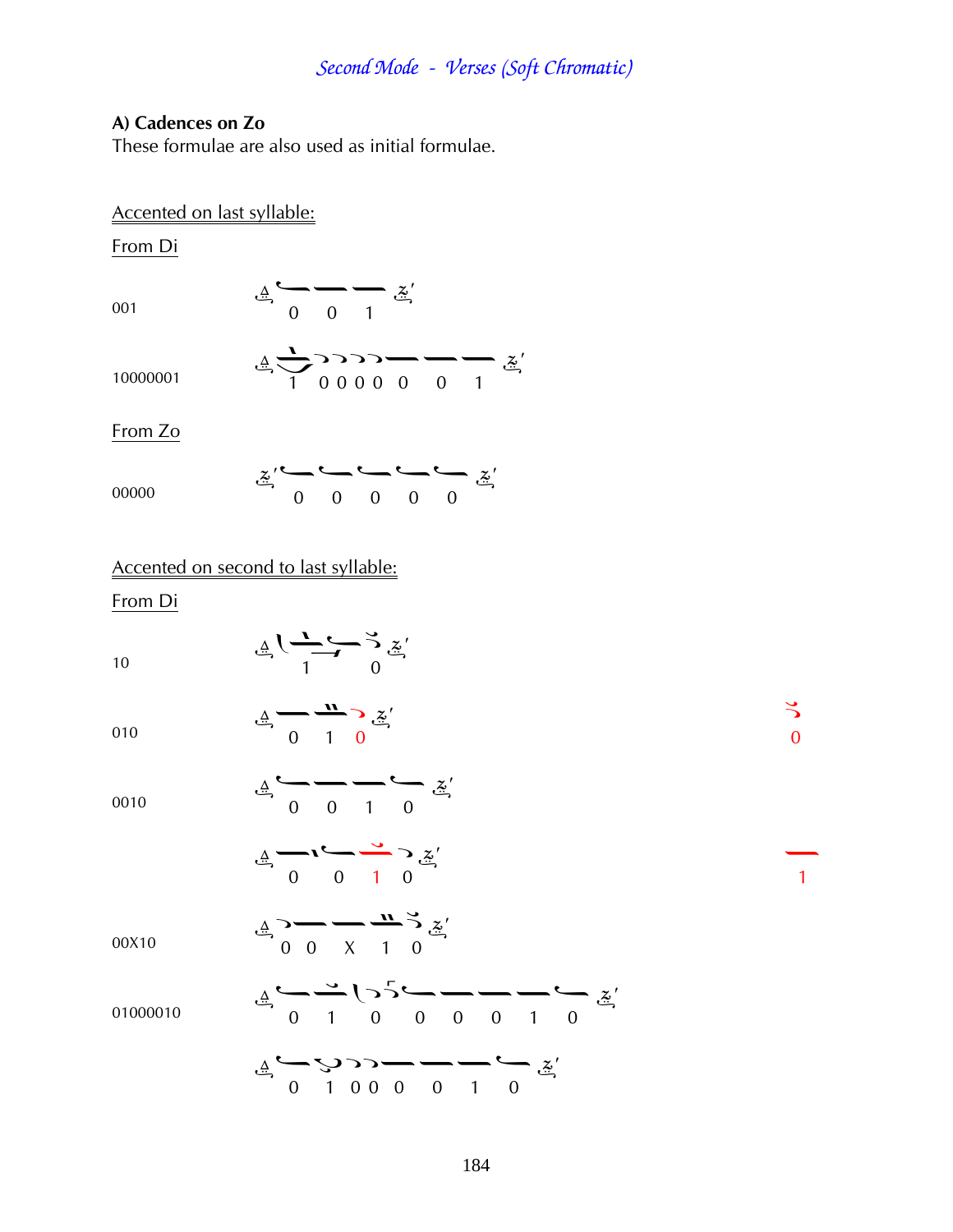$\frac{3}{4}$   $\frac{3}{4}$   $\frac{3}{4}$   $\frac{3}{4}$   $\frac{3}{4}$   $\frac{3}{4}$   $\frac{3}{4}$   $\frac{3}{4}$   $\frac{3}{4}$   $\frac{3}{4}$   $\frac{3}{4}$   $\frac{3}{4}$   $\frac{3}{4}$   $\frac{3}{4}$   $\frac{3}{4}$   $\frac{3}{4}$   $\frac{3}{4}$   $\frac{3}{4}$   $\frac{3}{4}$   $\frac{3}{4}$   $\frac{3}{4}$   $\frac{3}{4}$ 

$$
\mathcal{L}_{\mathcal{L}} \longrightarrow \mathcal{L}_{\mathcal{L}} \longrightarrow \mathcal{L}_{\mathcal{L}} \longrightarrow \mathcal{L}_{\mathcal{L}} \longrightarrow \mathcal{L}_{\mathcal{L}} \mathcal{L}_{\mathcal{L}} \longrightarrow \mathcal{L}_{\mathcal{L}} \mathcal{L}_{\mathcal{L}} \longrightarrow \mathcal{L}_{\mathcal{L}} \mathcal{L}_{\mathcal{L}} \longrightarrow \mathcal{L}_{\mathcal{L}} \mathcal{L}_{\mathcal{L}} \longrightarrow \mathcal{L}_{\mathcal{L}} \mathcal{L}_{\mathcal{L}} \longrightarrow \mathcal{L}_{\mathcal{L}} \mathcal{L}_{\mathcal{L}} \longrightarrow \mathcal{L}_{\mathcal{L}} \mathcal{L}_{\mathcal{L}} \longrightarrow \mathcal{L}_{\mathcal{L}} \mathcal{L}_{\mathcal{L}} \longrightarrow \mathcal{L}_{\mathcal{L}} \mathcal{L}_{\mathcal{L}} \longrightarrow \mathcal{L}_{\mathcal{L}} \mathcal{L}_{\mathcal{L}} \longrightarrow \mathcal{L}_{\mathcal{L}} \mathcal{L}_{\mathcal{L}} \longrightarrow \mathcal{L}_{\mathcal{L}} \mathcal{L}_{\mathcal{L}} \longrightarrow \mathcal{L}_{\mathcal{L}} \mathcal{L}_{\mathcal{L}} \longrightarrow \mathcal{L}_{\mathcal{L}} \mathcal{L}_{\mathcal{L}} \longrightarrow \mathcal{L}_{\mathcal{L}} \mathcal{L}_{\mathcal{L}} \longrightarrow \mathcal{L}_{\mathcal{L}} \mathcal{L}_{\mathcal{L}} \longrightarrow \mathcal{L}_{\mathcal{L}} \mathcal{L}_{\mathcal{L}} \longrightarrow \mathcal{L}_{\mathcal{L}} \mathcal{L}_{\mathcal{L}} \longrightarrow \mathcal{L}_{\mathcal{L}} \mathcal{L}_{\mathcal{L}} \longrightarrow \mathcal{L}_{\mathcal{L}} \mathcal{L}_{\mathcal{L}} \longrightarrow \mathcal{L}_{\mathcal{L}} \mathcal{L}_{\mathcal{L}} \longrightarrow \mathcal{L}_{\mathcal{L}} \mathcal{L}_{\mathcal{L}} \longrightarrow \mathcal{L}_{\mathcal{L}} \mathcal{L}_{\mathcal{L}} \longrightarrow \mathcal{L}_{\mathcal{L}} \mathcal{L}_{\mathcal{L}} \longrightarrow \mathcal{L}_{\mathcal{L}} \mathcal{L}_{\mathcal{L}} \longrightarrow \mathcal{L}_{\mathcal{L}} \mathcal{L}_{\mathcal{L}} \longrightarrow \mathcal{L}_{\mathcal{L}} \mathcal{L}_{\mathcal{L}} \longrightarrow \math
$$

From Zo

010

$$
\frac{z}{2} \sum_{i=1}^{n} \frac{z_i}{2}
$$

$$
\mathcal{Z}' \supseteq \overline{\bigcirc} \supseteq \mathcal{Z}'
$$

0010

$$
\ddot{\mathscr{Z}}\mathscr{S}\longrightarrow \underbrace{\mathscr{S}\mathscr{W}}_{1\ 0}\mathscr{S}\mathscr{Z}
$$

Accented on third to last syllable: From Di

100

$$
\frac{1}{4} \sum_{i=1}^{n} \sum_{j=1}^{n} \frac{z^{j}}{j}
$$

 $\begin{array}{c}\n\Delta \\
\Delta \\
\Delta\n\end{array}$ 

0100

$$
\frac{1}{4} \frac{1}{1} \frac{1}{1} \frac{1}{1} \frac{1}{1} \frac{1}{1} \frac{1}{1} \frac{1}{1} \frac{1}{1} \frac{1}{1} \frac{1}{1} \frac{1}{1} \frac{1}{1} \frac{1}{1} \frac{1}{1} \frac{1}{1} \frac{1}{1} \frac{1}{1} \frac{1}{1} \frac{1}{1} \frac{1}{1} \frac{1}{1} \frac{1}{1} \frac{1}{1} \frac{1}{1} \frac{1}{1} \frac{1}{1} \frac{1}{1} \frac{1}{1} \frac{1}{1} \frac{1}{1} \frac{1}{1} \frac{1}{1} \frac{1}{1} \frac{1}{1} \frac{1}{1} \frac{1}{1} \frac{1}{1} \frac{1}{1} \frac{1}{1} \frac{1}{1} \frac{1}{1} \frac{1}{1} \frac{1}{1} \frac{1}{1} \frac{1}{1} \frac{1}{1} \frac{1}{1} \frac{1}{1} \frac{1}{1} \frac{1}{1} \frac{1}{1} \frac{1}{1} \frac{1}{1} \frac{1}{1} \frac{1}{1} \frac{1}{1} \frac{1}{1} \frac{1}{1} \frac{1}{1} \frac{1}{1} \frac{1}{1} \frac{1}{1} \frac{1}{1} \frac{1}{1} \frac{1}{1} \frac{1}{1} \frac{1}{1} \frac{1}{1} \frac{1}{1} \frac{1}{1} \frac{1}{1} \frac{1}{1} \frac{1}{1} \frac{1}{1} \frac{1}{1} \frac{1}{1} \frac{1}{1} \frac{1}{1} \frac{1}{1} \frac{1}{1} \frac{1}{1} \frac{1}{1} \frac{1}{1} \frac{1}{1} \frac{1}{1} \frac{1}{1} \frac{1}{1} \frac{1}{1} \frac{1}{1} \frac{1}{1} \frac{1}{1} \frac{1}{1} \frac{1}{1} \frac{1}{1} \frac{1}{1} \frac{1}{1} \frac{1}{1} \frac{1}{1} \frac{1}{1} \frac{1}{1} \frac{1}{1} \frac{1}{1} \frac{1}{1} \frac{1}{1} \frac{1}{1} \frac{1}{1} \frac{1}{1} \frac{1
$$

 $\Delta$ 

 $\begin{array}{c} 2 \rightarrow 0 \\ 0 \rightarrow 1 \end{array}$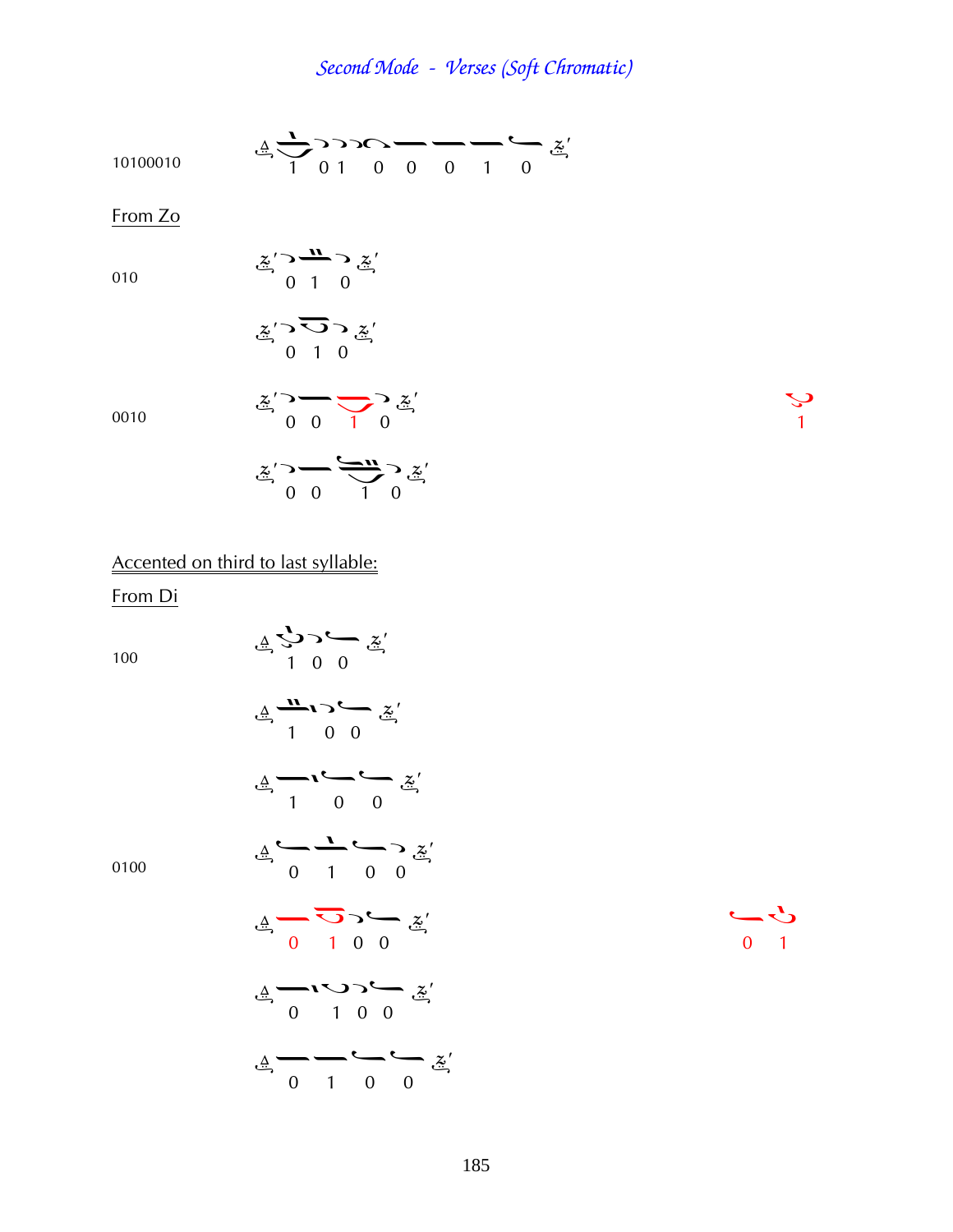$\frac{4}{x}$   $\frac{11}{x}$   $\frac{6}{x}$  $\begin{array}{ccc}\n\stackrel{\Delta}{\longrightarrow} & \stackrel{\sim}{\longrightarrow} & \stackrel{\sim}{\longrightarrow} & \stackrel{\sim}{\longrightarrow} & \stackrel{\sim}{\longrightarrow} \\
0 & 1 & 0 & 0\n\end{array}$ 10100  $\frac{4}{9}$   $\frac{6}{10}$   $\frac{6}{10}$   $\frac{1}{10}$   $\frac{1}{10}$   $\frac{6}{10}$  $\underline{A}$   $\overline{A}$   $\overline{C}$   $\overline{C}$   $\overline{C}$   $\overline{C}$   $\overline{C}$   $\overline{C}$   $\overline{C}$   $\overline{C}$   $\overline{C}$   $\overline{C}$   $\overline{C}$   $\overline{C}$   $\overline{C}$   $\overline{C}$   $\overline{C}$   $\overline{C}$   $\overline{C}$   $\overline{C}$   $\overline{C}$   $\overline{C}$   $\overline{C}$   $\overline{C}$   $\overline{$ X0100  $\underline{A} \longrightarrow \overline{O} \longrightarrow \underline{Z}'$ 0100100  $\frac{1}{2}$   $\frac{1}{2}$   $\frac{1}{2}$   $\frac{1}{2}$   $\frac{1}{2}$   $\frac{1}{2}$   $\frac{1}{2}$   $\frac{1}{2}$   $\frac{1}{2}$   $\frac{1}{2}$   $\frac{1}{2}$   $\frac{1}{2}$   $\frac{1}{2}$   $\frac{1}{2}$   $\frac{1}{2}$   $\frac{1}{2}$   $\frac{1}{2}$   $\frac{1}{2}$   $\frac{1}{2}$   $\frac{1}{2}$   $\frac{1}{2}$   $\frac{1}{2}$   $\frac{4}{9}$   $\frac{1}{100100}$   $\frac{2}{9}$ 

From Zo

100

 $\frac{2}{\pi}$  1 0 0

$$
\tilde{\mathscr{Z}}' \xrightarrow{C \longrightarrow \mathbf{L} \longrightarrow C \longrightarrow \tilde{\mathscr{Z}}' \longrightarrow C \longrightarrow \tilde{\mathscr{Z}}'
$$

 $\frac{x}{2}$ ; and  $\frac{x}{2}$ <br>0 1 0 0

$$
0\\ 1\\0\\0
$$

$$
\ddot{z}' \xrightarrow{100100} \ddot{z}' \xrightarrow{1} 0 \qquad 0 \qquad 0
$$

### Accented on fourth to last syllable:

From Di

1001

$$
\mathbf{A} \rightarrow \mathbf{A} \rightarrow \mathbf{A} \rightarrow \mathbf{A} \rightarrow \mathbf{A} \rightarrow \mathbf{A} \rightarrow \mathbf{A} \rightarrow \mathbf{A} \rightarrow \mathbf{A} \rightarrow \mathbf{A} \rightarrow \mathbf{A} \rightarrow \mathbf{A} \rightarrow \mathbf{A} \rightarrow \mathbf{A} \rightarrow \mathbf{A} \rightarrow \mathbf{A} \rightarrow \mathbf{A} \rightarrow \mathbf{A} \rightarrow \mathbf{A} \rightarrow \mathbf{A} \rightarrow \mathbf{A} \rightarrow \mathbf{A} \rightarrow \mathbf{A} \rightarrow \mathbf{A} \rightarrow \mathbf{A} \rightarrow \mathbf{A} \rightarrow \mathbf{A} \rightarrow \mathbf{A} \rightarrow \mathbf{A} \rightarrow \mathbf{A} \rightarrow \mathbf{A} \rightarrow \mathbf{A} \rightarrow \mathbf{A} \rightarrow \mathbf{A} \rightarrow \mathbf{A} \rightarrow \mathbf{A} \rightarrow \mathbf{A} \rightarrow \mathbf{A} \rightarrow \mathbf{A} \rightarrow \mathbf{A} \rightarrow \mathbf{A} \rightarrow \mathbf{A} \rightarrow \mathbf{A} \rightarrow \mathbf{A} \rightarrow \mathbf{A} \rightarrow \mathbf{A} \rightarrow \mathbf{A} \rightarrow \mathbf{A} \rightarrow \mathbf{A} \rightarrow \mathbf{A} \rightarrow \mathbf{A} \rightarrow \mathbf{A} \rightarrow \mathbf{A} \rightarrow \mathbf{A} \rightarrow \mathbf{A} \rightarrow \mathbf{A} \rightarrow \mathbf{A} \rightarrow \mathbf{A} \rightarrow \mathbf{A} \rightarrow \mathbf{A} \rightarrow \mathbf{A} \rightarrow \mathbf{A} \rightarrow \mathbf{A} \rightarrow \mathbf{A} \rightarrow \mathbf{A} \rightarrow \mathbf{A} \rightarrow \mathbf{A} \rightarrow \mathbf{A} \rightarrow \mathbf{A} \rightarrow \mathbf{A} \rightarrow \mathbf{A} \rightarrow \mathbf{A} \rightarrow \mathbf{A} \rightarrow \mathbf{A} \rightarrow \mathbf{A} \rightarrow \mathbf{A} \rightarrow \mathbf{A} \rightarrow \mathbf{A} \rightarrow \mathbf{A} \rightarrow \mathbf{A} \rightarrow \mathbf{A} \rightarrow \mathbf{A} \rightarrow \mathbf{A} \rightarrow \mathbf{A} \rightarrow \mathbf{A} \rightarrow \mathbf{A} \rightarrow \mathbf{A} \rightarrow \mathbf{A} \rightarrow \mathbf{A} \rightarrow \mathbf{A} \rightarrow \mathbf{A} \rightarrow \mathbf{A} \rightarrow \mathbf{A} \rightarrow \mathbf{A} \rightarrow \mathbf{A} \rightarrow
$$

 $\frac{3}{2}$  0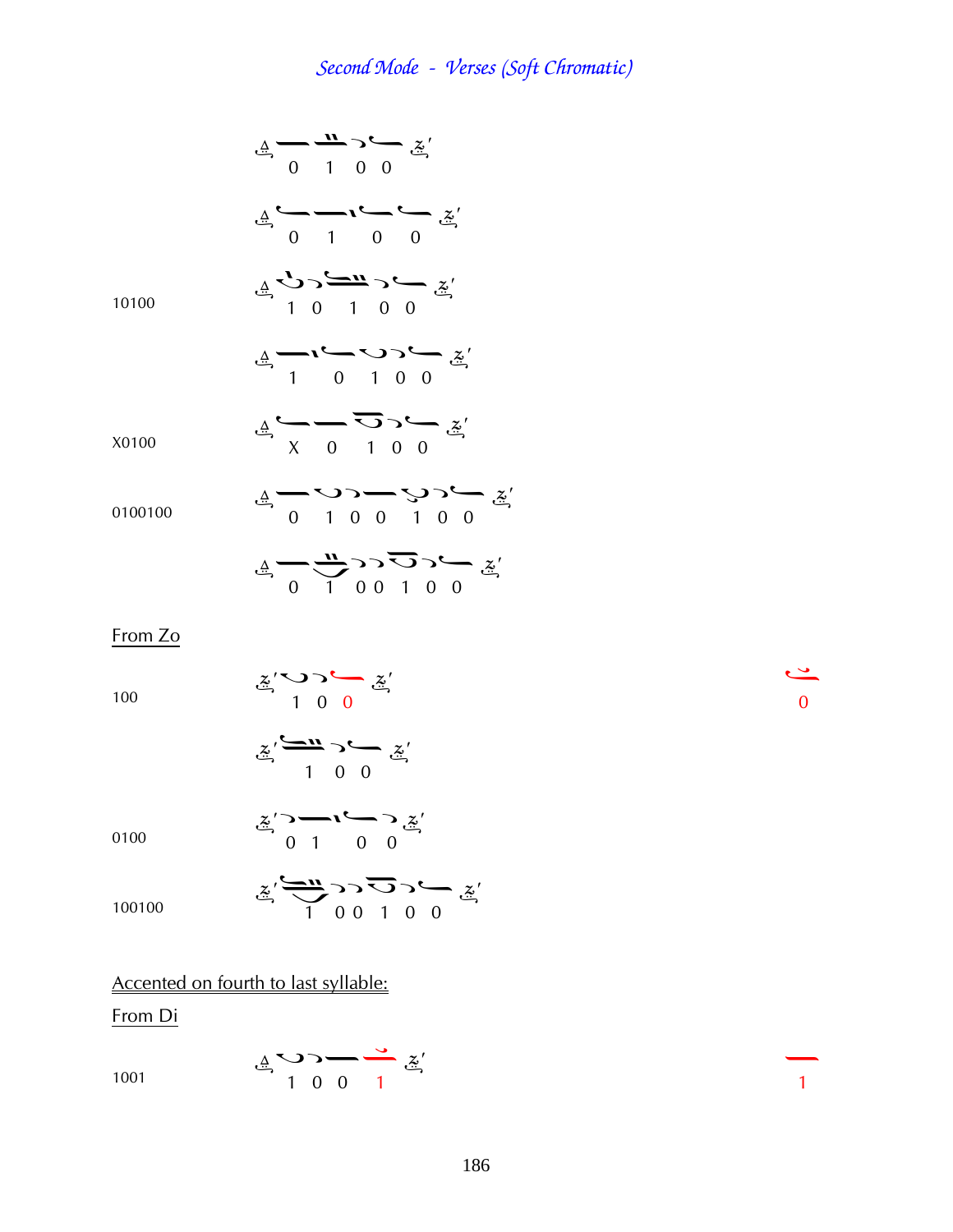$$
\frac{4}{100} \xrightarrow{3} \frac{1}{1} \xrightarrow{4} \frac{3}{1} \frac{3}{1} \frac{1}{1} \frac{3}{1} \frac{3}{1} \frac{3}{1} \frac{3}{1} \frac{3}{1} \frac{3}{1} \frac{3}{1} \frac{3}{1} \frac{3}{1} \frac{3}{1} \frac{3}{1} \frac{3}{1} \frac{3}{1} \frac{3}{1} \frac{3}{1} \frac{3}{1} \frac{3}{1} \frac{3}{1} \frac{3}{1} \frac{3}{1} \frac{3}{1} \frac{3}{1} \frac{3}{1} \frac{3}{1} \frac{3}{1} \frac{3}{1} \frac{3}{1} \frac{3}{1} \frac{3}{1} \frac{3}{1} \frac{3}{1} \frac{3}{1} \frac{3}{1} \frac{3}{1} \frac{3}{1} \frac{3}{1} \frac{3}{1} \frac{3}{1} \frac{3}{1} \frac{3}{1} \frac{3}{1} \frac{3}{1} \frac{3}{1} \frac{3}{1} \frac{3}{1} \frac{3}{1} \frac{3}{1} \frac{3}{1} \frac{3}{1} \frac{3}{1} \frac{3}{1} \frac{3}{1} \frac{3}{1} \frac{3}{1} \frac{3}{1} \frac{3}{1} \frac{3}{1} \frac{3}{1} \frac{3}{1} \frac{3}{1} \frac{3}{1} \frac{3}{1} \frac{3}{1} \frac{3}{1} \frac{3}{1} \frac{3}{1} \frac{3}{1} \frac{3}{1} \frac{3}{1} \frac{3}{1} \frac{3}{1} \frac{3}{1} \frac{3}{1} \frac{3}{1} \frac{3}{1} \frac{3}{1} \frac{3}{1} \frac{3}{1} \frac{3}{1} \frac{3}{1} \frac{3}{1} \frac{3}{1} \frac{3}{1} \frac{3}{1} \frac{3}{1} \frac{3}{1} \frac{3}{1} \frac{3}{1} \frac{3}{1} \frac{3}{1} \frac{3}{1} \frac{3}{1} \frac{3}{1} \frac{3}{1} \frac{3}{1} \frac{3}{1} \frac{3}{1} \frac{3}{1} \frac{3}{1} \frac{3}{1} \frac{3}{1} \frac{3
$$

X010

1010

$$
\mathcal{L} \rightarrow \mathcal{L} \rightarrow \mathcal{L} \rightarrow \mathcal{Z}'
$$

 $\underline{A} \longrightarrow \overline{O} \rightarrow \underline{Z}'$ 

$$
\underline{\underline{\mathbf{A}}}\longrightarrow\begin{array}{c}\n\begin{array}{ccc}\n\bullet & \bullet & \bullet & \bullet \\
\hline\n\bullet & 1 & 0 & 1 & 0\n\end{array}\n\end{array}
$$

$$
\tt0101010
$$

$$
\mathcal{L} \rightarrow 0 \quad 1 \quad 0 \quad 1 \quad 0
$$

 $\frac{4}{9}$  (101010)

From Zo

$$
\underline{z}' \overbrace{1 \ 0 \ 1} \overbrace{1 \ 0} \underline{w} \overbrace{z}'
$$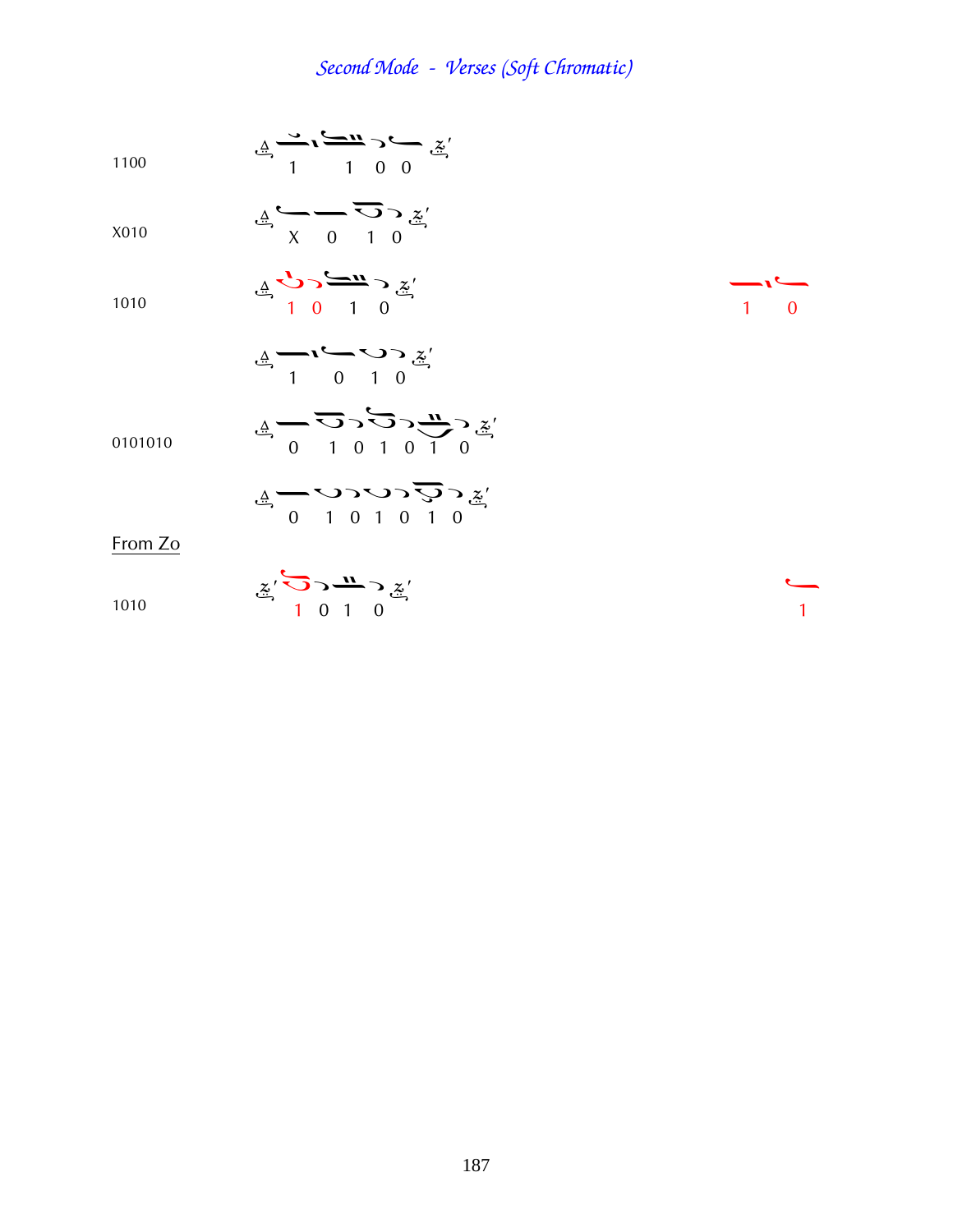### **B) Cadences on Di**

|          | Accented on last syllable:                                                                                                                  |                      |
|----------|---------------------------------------------------------------------------------------------------------------------------------------------|----------------------|
| From Di  |                                                                                                                                             |                      |
| 00       | $\ddot{\mathcal{F}}$ $\frac{0}{\sqrt{2}}$ $\ddot{\mathcal{F}}$                                                                              |                      |
| 000      | $\frac{4}{9}$ 0 0 0                                                                                                                         |                      |
| 0000     | $\frac{4}{4}$ $\frac{6}{4}$ $\frac{6}{4}$ $\frac{6}{4}$                                                                                     |                      |
| 10001    | $\frac{4}{9}$ $\frac{4}{9}$ $\frac{1}{9}$ $\frac{1}{1}$ $\frac{1}{1}$ $\frac{1}{1}$ $\frac{1}{1}$                                           | $\frac{1}{\sqrt{2}}$ |
| 100001   | $\frac{1}{2}$ $\frac{1}{2}$ $\frac{1}{2}$ $\frac{1}{2}$ $\frac{1}{2}$ $\frac{1}{2}$ $\frac{1}{2}$ $\frac{1}{2}$ $\frac{1}{2}$ $\frac{1}{2}$ |                      |
| 0100001  | $\frac{4}{4}$ - $\frac{1}{4}$ 0000 1                                                                                                        |                      |
| 01010001 | $\frac{4}{4}$ (10001)                                                                                                                       |                      |
| 10010001 | $\frac{4}{4}$ $\frac{1}{100}$ $\frac{1}{10001}$                                                                                             |                      |
| From Zo  |                                                                                                                                             |                      |
| 000      | $\tilde{\mathbf{F}} = \begin{pmatrix} \mathbf{F} & \mathbf{F} \\ \mathbf{F} & \mathbf{F} \\ \mathbf{F} & \mathbf{F} \end{pmatrix}$          |                      |
| 0001     | $\frac{4}{5}$ O O O 1                                                                                                                       |                      |
| 010001   | $\frac{2}{3}$ $\frac{3}{1}$ 000 1                                                                                                           | $\frac{1}{2}$        |
| 010X0X   | $\ddot{z}'$ $\rightarrow$ $\rightarrow$ $\rightarrow$ $\rightarrow$ $\rightarrow$ $\ddot{z}$                                                |                      |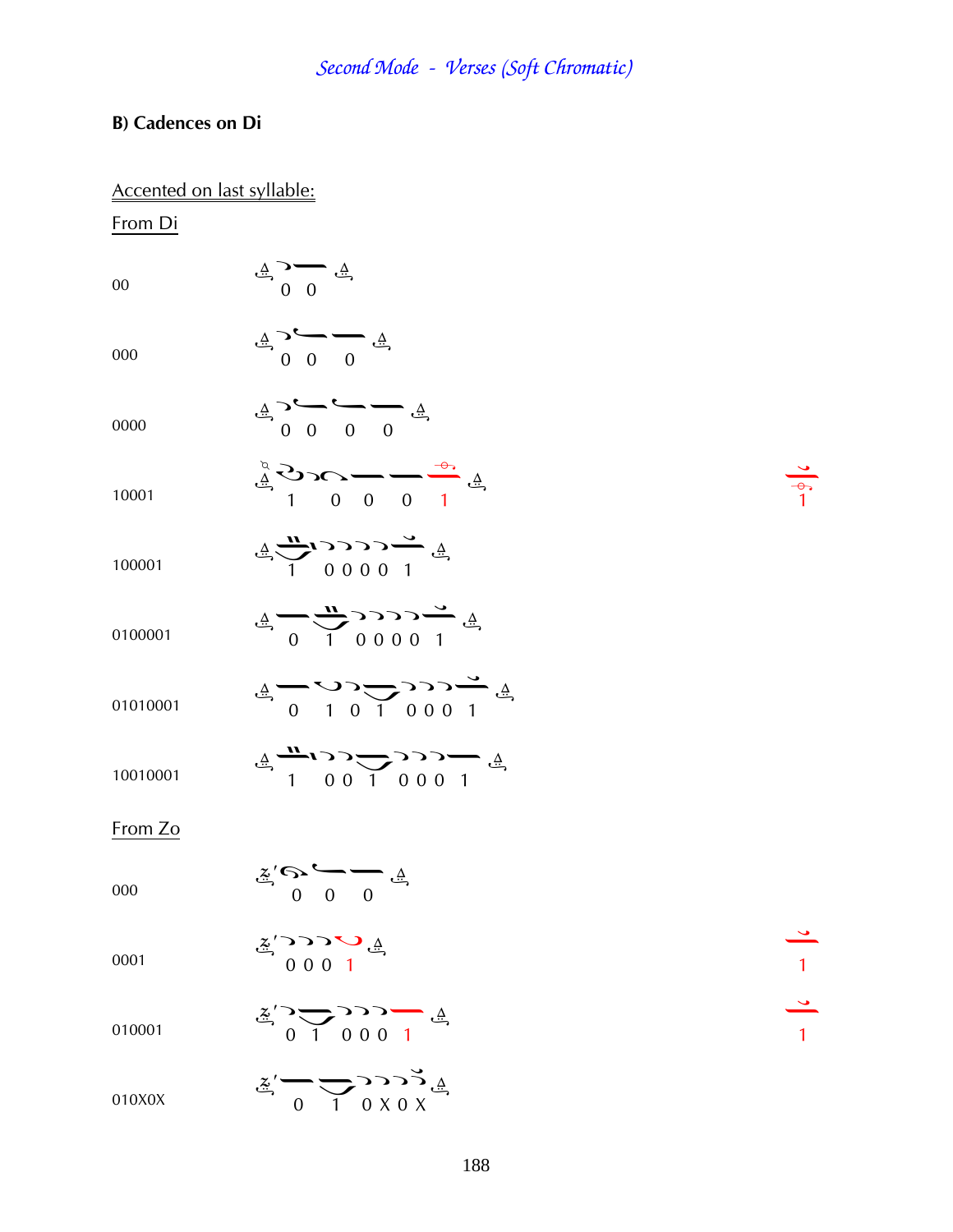| 0100001 | $\sum_{i=1}^{n}$ $\sum_{i=1}^{n}$ $\sum_{i=1}^{n}$ $\sum_{i=1}^{n}$ $\sum_{i=1}^{n}$ $\sum_{i=1}^{n}$ $\sum_{i=1}^{n}$ $\sum_{i=1}^{n}$                                                                                                                                                                                                     |               |
|---------|---------------------------------------------------------------------------------------------------------------------------------------------------------------------------------------------------------------------------------------------------------------------------------------------------------------------------------------------|---------------|
|         | Accented on second to last syllable:                                                                                                                                                                                                                                                                                                        |               |
| From Di |                                                                                                                                                                                                                                                                                                                                             |               |
| 10      | $\frac{4}{4}$ $\frac{1}{1}$ 0                                                                                                                                                                                                                                                                                                               |               |
| 010     | $\frac{1}{4}$ $\frac{1}{10}$ $\frac{1}{10}$                                                                                                                                                                                                                                                                                                 |               |
| 10010   | $\frac{4}{4}$ $\frac{1}{1001}$ $\frac{1}{100}$                                                                                                                                                                                                                                                                                              |               |
| 010010  | $\begin{array}{ccc}\n\frac{1}{2} & 0 & 1 & 0 \\ \frac{1}{2} & -\frac{1}{2} & 0 & 0 & 1 \\ \frac{1}{2} & -\frac{1}{2} & 0 & \frac{1}{2}\n\end{array}$                                                                                                                                                                                        |               |
|         |                                                                                                                                                                                                                                                                                                                                             |               |
| 0010010 | $\frac{1}{4}$ $\frac{1}{4}$ $\frac{1}{4}$ $\frac{1}{4}$ $\frac{1}{4}$ $\frac{1}{4}$ $\frac{1}{4}$ $\frac{1}{4}$ $\frac{1}{4}$ $\frac{1}{4}$                                                                                                                                                                                                 |               |
| 100X010 | $\frac{4}{4}$ $\sum_{1}^{5}$ $\sum_{1}^{5}$ $\sum_{1}^{6}$ $\sum_{1}^{7}$ $\sum_{1}^{6}$ $\sum_{1}^{7}$ $\sum_{1}^{7}$ $\sum_{1}^{7}$ $\sum_{1}^{7}$ $\sum_{1}^{7}$                                                                                                                                                                         |               |
| From Zo |                                                                                                                                                                                                                                                                                                                                             |               |
| 010     | $\ddot{\mathscr{F}}_{\mathscr{F}} \rightarrow \frac{\ddot{\psi}}{1} \rightarrow \mathscr{F} \rightarrow \mathscr{F}$                                                                                                                                                                                                                        |               |
| 0010    | $\sum_{i=1}^{n} \sum_{i=1}^{n} \sum_{j=1}^{n} \sum_{j=1}^{n} \sum_{j=1}^{n} \sum_{j=1}^{n} \sum_{j=1}^{n} \sum_{j=1}^{n} \sum_{j=1}^{n} \sum_{j=1}^{n} \sum_{j=1}^{n} \sum_{j=1}^{n} \sum_{j=1}^{n} \sum_{j=1}^{n} \sum_{j=1}^{n} \sum_{j=1}^{n} \sum_{j=1}^{n} \sum_{j=1}^{n} \sum_{j=1}^{n} \sum_{j=1}^{n} \sum_{j=1}^{n} \sum_{j=1}^{n}$ | $0\qquad 0$   |
| 10010   | $\mathbb{Z}$ $\sum_{1}^{6}$ $\sum_{1}^{6}$ $\sum_{1}^{6}$ $\sum_{1}^{6}$ $\mathbb{Z}$ $\sum_{1}^{6}$ $\mathbb{Z}$ $\sum_{1}^{6}$ $\mathbb{Z}$ $\sum_{1}^{6}$ $\mathbb{Z}$ $\sum_{1}^{6}$ $\mathbb{Z}$ $\sum_{1}^{6}$ $\mathbb{Z}$ $\sum_{1}^{6}$ $\mathbb{Z}$ $\sum_{1}^{6}$ $\mathbb{Z}$ $\sum_{1}^{6}$ $\mathbb{Z}$                       | $\frac{9}{1}$ |
|         | $\frac{1}{2}$ $\frac{1}{2}$ $\frac{1}{2}$ $\frac{1}{2}$ $\frac{1}{2}$ $\frac{1}{2}$ $\frac{1}{2}$ $\frac{1}{2}$ $\frac{1}{2}$ $\frac{1}{2}$ $\frac{1}{2}$ $\frac{1}{2}$ $\frac{1}{2}$ $\frac{1}{2}$ $\frac{1}{2}$ $\frac{1}{2}$ $\frac{1}{2}$ $\frac{1}{2}$ $\frac{1}{2}$ $\frac{1}{2}$ $\frac{1}{2}$ $\frac{1}{2}$                         |               |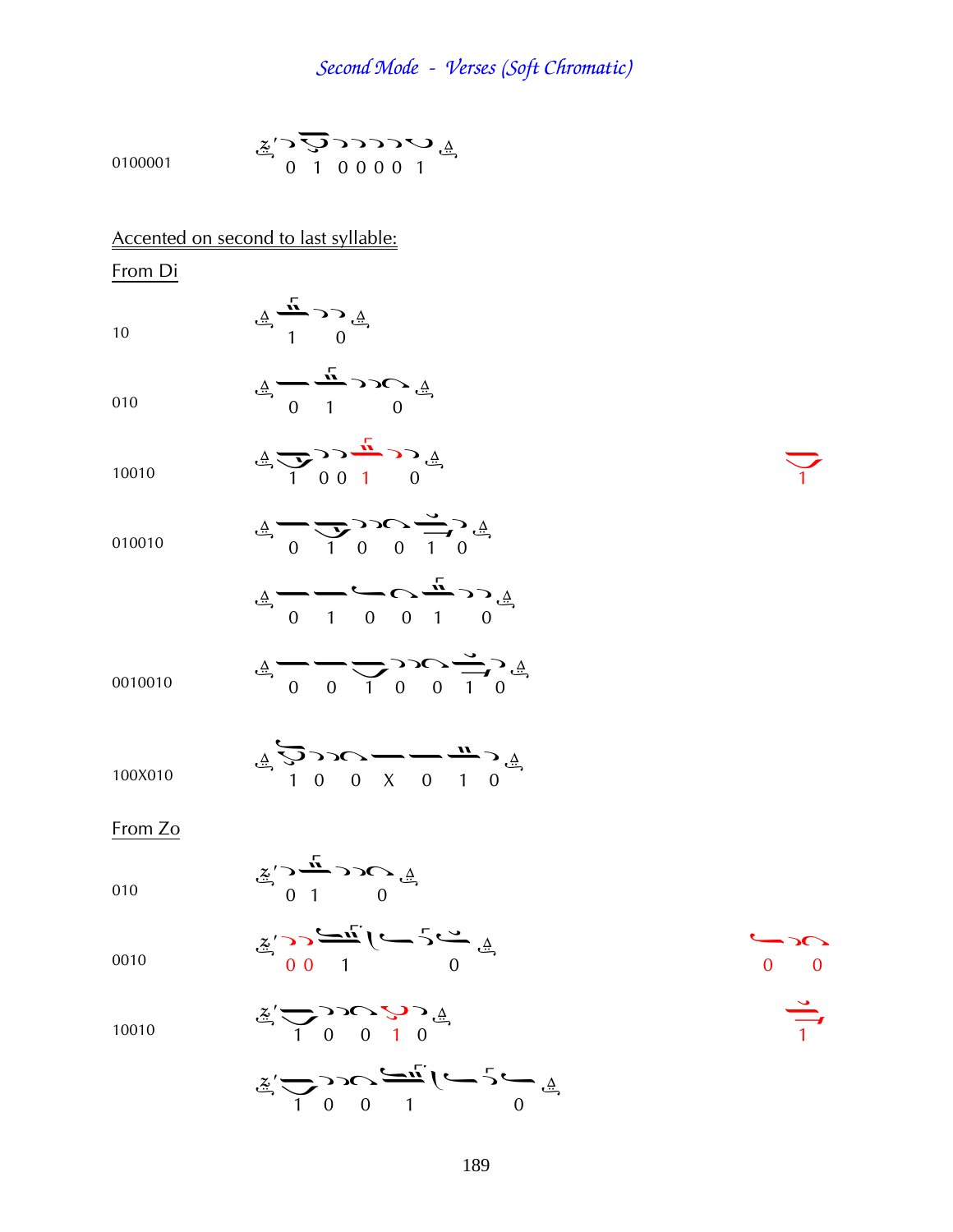$$
\frac{x}{2} = 332\frac{x}{1} = 33\frac{1}{0}
$$
\n010X010  
\n
$$
\frac{x}{0} = \frac{3332\frac{1}{0}}{0} = 333\frac{1}{0}
$$
\n
$$
\frac{4}{0} = 333\frac{1}{0}
$$
\n
$$
\frac{4}{1} = 333\frac{1}{0}
$$
\n100  
\n
$$
\frac{4}{0} = 333\frac{1}{0}
$$
\n
$$
\frac{4}{0} = 333\frac{1}{0}
$$
\n
$$
\frac{4}{0} = \frac{3333\frac{1}{0}}{0} = \frac{4}{0}
$$
\n
$$
\frac{4}{0} = \frac{3333\frac{1}{0}}{0} = \frac{4}{0}
$$
\n
$$
\frac{4}{0} = \frac{1}{0} = 333\frac{1}{0}
$$
\n
$$
\frac{4}{0} = \frac{1}{0} = 333\frac{1}{0}
$$

 $\frac{4}{4}$   $\frac{4}{1}$   $\frac{6}{1}$   $\frac{6}{1}$ 

10100

$$
\mathcal{L}_{\mathcal{L}} \longrightarrow \mathcal{L}_{\mathcal{L}} \longrightarrow \mathcal{L}_{\mathcal{L}} \longrightarrow \mathcal{L}_{\mathcal{L}} \longrightarrow \mathcal{L}_{\mathcal{L}}
$$

$$
\underbrace{A}_{0} \underbrace{-}_{1} \underbrace{1}_{1} \underbrace{1}_{1} \underbrace{1}_{0} \underbrace{0}_{1}
$$

100100  $\frac{4}{9}$   $\frac{1}{1}$   $\frac{0}{1}$   $\frac{1}{1}$   $\frac{0}{1}$   $\frac{0}{1}$ 

$$
\begin{array}{ccc}\n\frac{\Delta}{2} & \Delta & \Delta & \Delta \\
\Delta & 0 & 0 & 0 & 0 \\
0 & 0 & 0 & 0 & 0\n\end{array}
$$

$$
\mathcal{L} = \frac{1}{2} \sum_{i=1}^{N} \sum_{j=1}^{N} \sum_{j=1}^{N} \sum_{j=1}^{N} \mathcal{L} \left( \frac{1}{2} \sum_{j=1}^{N} \frac{1}{2} \right)
$$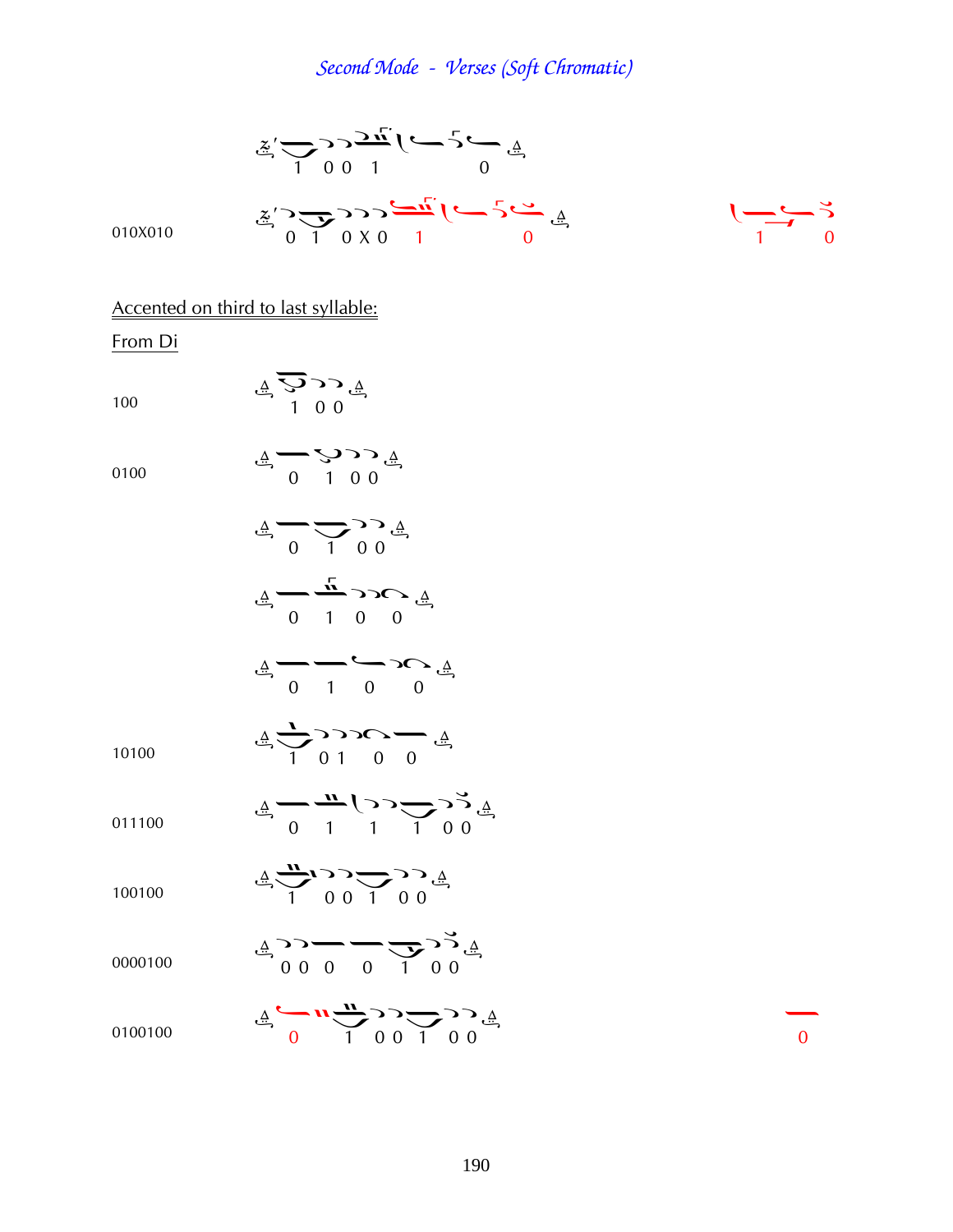$$
\frac{4}{4} = \frac{1}{1} = \frac{1}{1} = \frac{1}{1} = \frac{1}{1} = \frac{1}{1} = \frac{1}{1} = \frac{1}{1} = \frac{1}{1} = \frac{1}{1} = \frac{1}{1} = \frac{1}{1} = \frac{1}{1} = \frac{1}{1} = \frac{1}{1} = \frac{1}{1} = \frac{1}{1} = \frac{1}{1} = \frac{1}{1} = \frac{1}{1} = \frac{1}{1} = \frac{1}{1} = \frac{1}{1} = \frac{1}{1} = \frac{1}{1} = \frac{1}{1} = \frac{1}{1} = \frac{1}{1} = \frac{1}{1} = \frac{1}{1} = \frac{1}{1} = \frac{1}{1} = \frac{1}{1} = \frac{1}{1} = \frac{1}{1} = \frac{1}{1} = \frac{1}{1} = \frac{1}{1} = \frac{1}{1} = \frac{1}{1} = \frac{1}{1} = \frac{1}{1} = \frac{1}{1} = \frac{1}{1} = \frac{1}{1} = \frac{1}{1} = \frac{1}{1} = \frac{1}{1} = \frac{1}{1} = \frac{1}{1} = \frac{1}{1} = \frac{1}{1} = \frac{1}{1} = \frac{1}{1} = \frac{1}{1} = \frac{1}{1} = \frac{1}{1} = \frac{1}{1} = \frac{1}{1} = \frac{1}{1} = \frac{1}{1} = \frac{1}{1} = \frac{1}{1} = \frac{1}{1} = \frac{1}{1} = \frac{1}{1} = \frac{1}{1} = \frac{1}{1} = \frac{1}{1} = \frac{1}{1} = \frac{1}{1} = \frac{1}{1} = \frac{1}{1} = \frac{1}{1} = \frac{1}{1} = \frac{1}{1} = \frac{1}{1} = \frac{1}{1} = \frac{1}{1} = \frac{1}{1} = \frac{1}{1} = \frac{1}{1} = \frac{1}{1} = \frac{1}{1} = \frac{1}{1} = \frac{1}{1} = \frac{1}{1} = \frac{1}{1} = \frac{1}{1} = \frac{1}{1} = \frac{1}{1} = \frac{1}{1} = \frac{1}{1} = \frac{1}{1} = \frac{1}{1} =
$$

From Di

$$
\mathbf{A} \sum_{i=1}^{n} \sum_{j=1}^{n} \mathbf{C} \mathbf{C} \sum_{j=1}^{n} \mathbf{A} \mathbf{C} \mathbf{C} \mathbf{C} \mathbf{A} \mathbf{C} \mathbf{A} \mathbf{C} \mathbf{A} \mathbf{C} \mathbf{A} \mathbf{C} \mathbf{A} \mathbf{C} \mathbf{A} \mathbf{C} \mathbf{A} \mathbf{C} \mathbf{A} \mathbf{C} \mathbf{A} \mathbf{C} \mathbf{A} \mathbf{C} \mathbf{A} \mathbf{C} \mathbf{A} \mathbf{C} \mathbf{A} \mathbf{C} \mathbf{A} \mathbf{C} \mathbf{A} \mathbf{C} \mathbf{A} \mathbf{C} \mathbf{A} \mathbf{C} \mathbf{A} \mathbf{C} \mathbf{A} \mathbf{C} \mathbf{A} \mathbf{C} \mathbf{A} \mathbf{C} \mathbf{A} \mathbf{C} \mathbf{A} \mathbf{C} \mathbf{A} \mathbf{C} \mathbf{A} \mathbf{C} \mathbf{A} \mathbf{C} \mathbf{A} \mathbf{C} \mathbf{A} \mathbf{C} \mathbf{A} \mathbf{C} \mathbf{A} \mathbf{C} \mathbf{A} \mathbf{C} \mathbf{A} \mathbf{C} \mathbf{A} \mathbf{C} \mathbf{A} \mathbf{C} \mathbf{A} \mathbf{C} \mathbf{A} \mathbf{C} \mathbf{A} \mathbf{C} \mathbf{A} \mathbf{C} \mathbf{A} \mathbf{C} \mathbf{A} \mathbf{C} \mathbf{A} \mathbf{C} \mathbf{A} \mathbf{C} \mathbf{A} \mathbf{C} \mathbf{A} \mathbf{C} \mathbf{A} \mathbf{C} \mathbf{A} \mathbf{C} \mathbf{A} \mathbf{C} \mathbf{A} \mathbf{C} \mathbf{A} \mathbf{C} \mathbf{A} \mathbf{C} \mathbf{A} \mathbf{C} \mathbf{A} \mathbf{C} \mathbf{A} \mathbf{C} \mathbf{A} \mathbf{C} \mathbf{A} \mathbf{C} \mathbf{A} \mathbf{C} \mathbf{A} \mathbf{C} \mathbf{
$$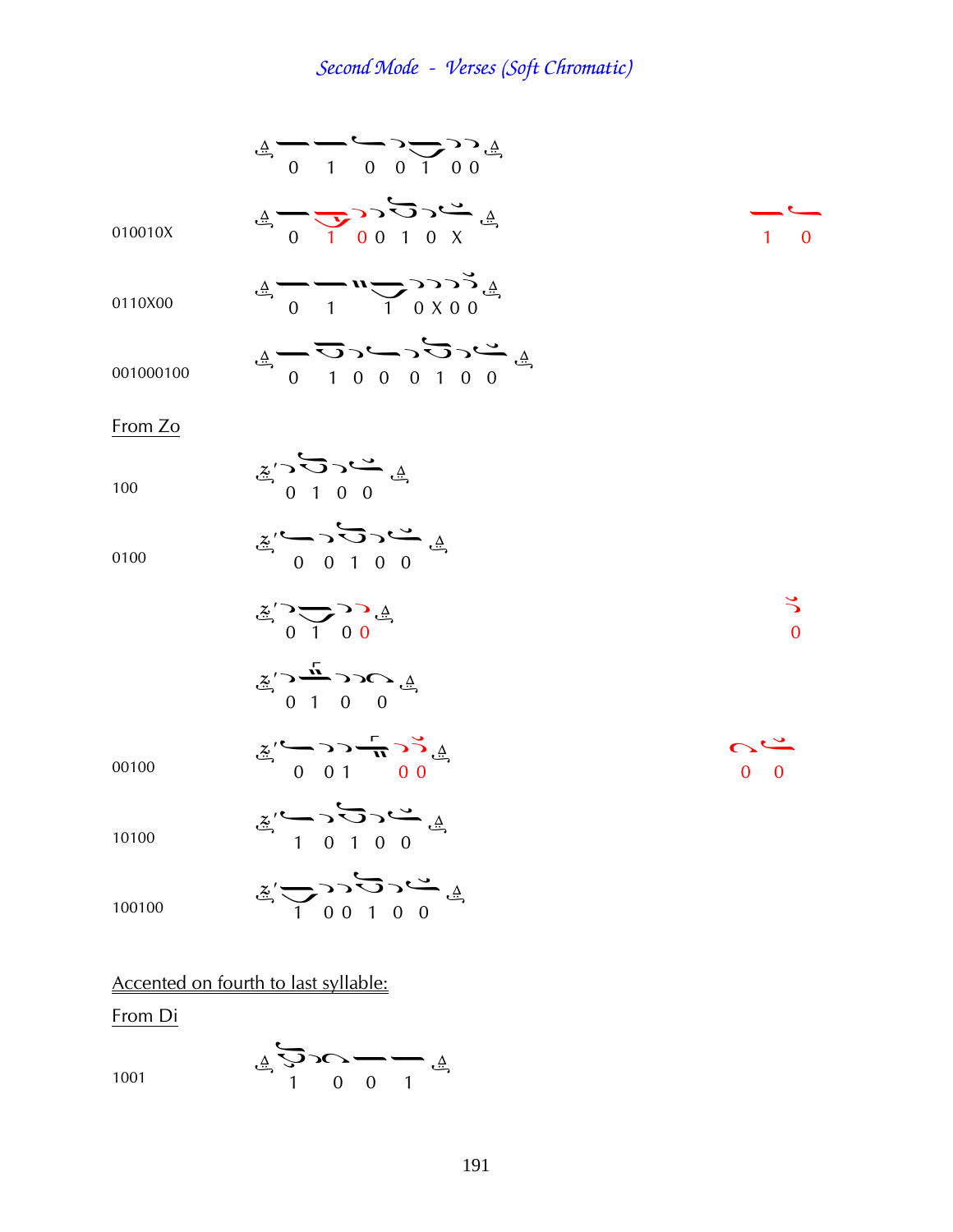$$
\stackrel{\triangle}{\longrightarrow} \stackrel{\triangle}{\longrightarrow} \stackrel{\triangle}{\longrightarrow} \stackrel{\triangle}{\longrightarrow} \stackrel{\triangle}{\longrightarrow} \stackrel{\triangle}{\longrightarrow}
$$

$$
\underline{\mathbf{A}}_{01000} \qquad \qquad \underline{\mathbf{A}}_{0100} \qquad \qquad \underline{\mathbf{A}}_{1000} \qquad \qquad \underline{\mathbf{A}}_{11000}
$$

$$
\stackrel{\Delta}{\longrightarrow}
$$
 01X00 
$$
\stackrel{\Delta}{\longrightarrow}
$$
 0 
$$
\stackrel{\Delta}{\longrightarrow}
$$
 0 0 X00

01010 
$$
\frac{4}{10} \cdot \frac{10}{10} = \frac{10}{10}
$$

$$
\sum_{i=1}^{n} \mathcal{L} \mathcal{L} \mathcal{L} \mathcal{L} \longrightarrow \sum_{i=1}^{n} \frac{1}{n}
$$

$$
\begin{array}{cccc}\n\frac{\Delta}{2} & \Delta & \Delta & \Delta & \Delta & \Delta \\
\frac{\Delta}{2} & 0 & 1 & 0 & 0 & 0 \\
0 & 0 & 0 & 0 & 0 & 0\n\end{array}
$$

$$
\stackrel{\text{0.1000}}{0} \qquad \stackrel{\text{0.1000}}{0} \qquad \qquad \stackrel{\text{0.1000}}{0} \qquad \qquad \qquad \text{0.1000}
$$

¤Þ¦Þ¦° ¤

$$
\tt0101010
$$

$$
\mathbf{A} \leftarrow \mathbf{C} \leftarrow \mathbf{A} \leftarrow \mathbf{A} \mathbf{A} \mathbf{A} \mathbf{A} \mathbf{A} \mathbf{A} \mathbf{A} \mathbf{A} \mathbf{A} \mathbf{A} \mathbf{A} \mathbf{A} \mathbf{A} \mathbf{A} \mathbf{A} \mathbf{A} \mathbf{A} \mathbf{A} \mathbf{A} \mathbf{A} \mathbf{A} \mathbf{A} \mathbf{A} \mathbf{A} \mathbf{A} \mathbf{A} \mathbf{A} \mathbf{A} \mathbf{A} \mathbf{A} \mathbf{A} \mathbf{A} \mathbf{A} \mathbf{A} \mathbf{A} \mathbf{A} \mathbf{A} \mathbf{A} \mathbf{A} \mathbf{A} \mathbf{A} \mathbf{A} \mathbf{A} \mathbf{A} \mathbf{A} \mathbf{A} \mathbf{A} \mathbf{A} \mathbf{A} \mathbf{A} \mathbf{A} \mathbf{A} \mathbf{A} \mathbf{A} \mathbf{A} \mathbf{A} \mathbf{A} \mathbf{A} \mathbf{A} \mathbf{A} \mathbf{A} \mathbf{A} \mathbf{A} \mathbf{A} \mathbf{A} \mathbf{A} \mathbf{A} \mathbf{A} \mathbf{A} \mathbf{A} \mathbf{A} \mathbf{A} \mathbf{A} \mathbf{A} \mathbf{A} \mathbf{A} \mathbf{A} \mathbf{A} \mathbf{A} \mathbf{A} \mathbf{A} \mathbf{A} \mathbf{A} \mathbf{A} \mathbf{A} \mathbf{A} \mathbf{A} \mathbf{A} \mathbf{A} \mathbf{A} \mathbf{A} \mathbf{A} \mathbf{A} \mathbf{A} \mathbf{A} \mathbf{A} \mathbf{A} \mathbf{A} \mathbf{A} \mathbf{A} \mathbf{A} \mathbf{A} \mathbf{A} \mathbf{A} \mathbf{A} \mathbf{A} \mathbf{A} \mathbf{A} \mathbf{A} \mathbf{A} \mathbf{A} \mathbf{A} \mathbf{A} \mathbf{A} \mathbf{A} \mathbf{A} \mathbf{A} \mathbf{A} \mathbf{A} \mathbf{A} \mathbf{A} \mathbf{A} \
$$

From Zo

01001010

$$
\frac{2}{1} \times \frac{1}{1} \times \frac{1}{1}
$$

$$
\sum_{i=1}^{n} \sum_{j=1}^{n} \sum_{j=1}^{n} \sum_{j=1}^{n} \sum_{j=1}^{n} \sum_{j=1}^{n} \sum_{j=1}^{n} \sum_{j=1}^{n} \sum_{j=1}^{n} \sum_{j=1}^{n} \sum_{j=1}^{n} \sum_{j=1}^{n} \sum_{j=1}^{n} \sum_{j=1}^{n} \sum_{j=1}^{n} \sum_{j=1}^{n} \sum_{j=1}^{n} \sum_{j=1}^{n} \sum_{j=1}^{n} \sum_{j=1}^{n} \sum_{j=1}^{n} \sum_{j=1}^{n} \sum_{j=1}^{n} \sum_{j=1}^{n} \sum_{j=1}^{n} \sum_{j=1}^{n} \sum_{j=1}^{n} \sum_{j=1}^{n} \sum_{j=1}^{n} \sum_{j=1}^{n} \sum_{j=1}^{n} \sum_{j=1}^{n} \sum_{j=1}^{n} \sum_{j=1}^{n} \sum_{j=1}^{n} \sum_{j=1}^{n} \sum_{j=1}^{n} \sum_{j=1}^{n} \sum_{j=1}^{n} \sum_{j=1}^{n} \sum_{j=1}^{n} \sum_{j=1}^{n} \sum_{j=1}^{n} \sum_{j=1}^{n} \sum_{j=1}^{n} \sum_{j=1}^{n} \sum_{j=1}^{n} \sum_{j=1}^{n} \sum_{j=1}^{n} \sum_{j=1}^{n} \sum_{j=1}^{n} \sum_{j=1}^{n} \sum_{j=1}^{n} \sum_{j=1}^{n} \sum_{j=1}^{n} \sum_{j=1}^{n} \sum_{j=1}^{n} \sum_{j=1}^{n} \sum_{j=1}^{n} \sum_{j=1}^{n} \sum_{j=1}^{n} \sum_{j=1}^{n} \sum_{j=1}^{n} \sum_{j=1}^{n} \sum_{j=1}^{n} \sum_{j=1}^{n} \sum_{j=1}^{n} \sum_{j=1}^{n} \sum_{j=1}^{n} \sum_{j=1}^{n} \sum_{j=1}^{n} \sum_{j=1}^{n} \sum_{j=1}^{n} \sum_{j=1}^{n} \sum_{j=1}^{n} \sum_{j=1}^{n}
$$

$$
X\\0\\1\\0
$$

$$
\sum_{\substack{\Delta \\ \Delta \subset \Delta}} \sum_{\substack{\Delta \\ \Delta \subset \Delta}} \sum_{\substack{\Delta \\ \Delta \subset \Delta}} \sum_{\substack{\Delta \\ \Delta \subset \Delta}} \sum_{\substack{\Delta \\ \Delta \subset \Delta}} \sum_{\substack{\Delta \\ \Delta \subset \Delta}} \sum_{\substack{\Delta \\ \Delta \subset \Delta}} \sum_{\substack{\Delta \\ \Delta \subset \Delta}} \sum_{\substack{\Delta \\ \Delta \subset \Delta}} \sum_{\substack{\Delta \\ \Delta \subset \Delta}} \sum_{\substack{\Delta \\ \Delta \subset \Delta}} \sum_{\substack{\Delta \\ \Delta \subset \Delta}} \sum_{\substack{\Delta \\ \Delta \subset \Delta}} \sum_{\substack{\Delta \\ \Delta \subset \Delta}} \sum_{\substack{\Delta \\ \Delta \subset \Delta}} \sum_{\substack{\Delta \subset \Delta}} \sum_{\substack{\Delta \\ \Delta \subset \Delta}} \sum_{\substack{\Delta \subset \Delta}} \sum_{\substack{\Delta \\ \Delta \subset \Delta}} \sum_{\substack{\Delta \subset \Delta}} \sum_{\substack{\Delta \subset \Delta}} \sum_{\substack{\Delta \subset \Delta}} \sum_{\substack{\Delta \subset \Delta}} \sum_{\substack{\Delta \subset \Delta}} \sum_{\substack{\Delta \subset \Delta}} \sum_{\substack{\Delta \subset \Delta}} \sum_{\substack{\Delta \subset \Delta}} \sum_{\substack{\Delta \subset \Delta}} \sum_{\substack{\Delta \subset \Delta}} \sum_{\substack{\Delta \subset \Delta}} \sum_{\substack{\Delta \subset \Delta}} \sum_{\substack{\Delta \subset \Delta}} \sum_{\substack{\Delta \subset \Delta}} \sum_{\substack{\Delta \subset \Delta}} \sum_{\substack{\Delta \subset \Delta}} \sum_{\substack{\Delta \subset \Delta}} \sum_{\substack{\Delta \subset \Delta}} \sum_{\substack{\Delta \subset \Delta}} \sum_{\substack{\Delta \subset \Delta}} \sum_{\substack{\Delta \subset \Delta}} \sum_{\substack{\Delta \subset \Delta}} \sum_{\substack{\Delta \subset \Delta}} \sum_{\substack{\Delta \subset \Delta}} \sum_{\substack{\Delta \subset \Delta}} \sum_{\substack{\Delta \subset \Delta}} \sum_{\substack{\Delta \subset \Delta}} \sum_{\substack{\Delta \subset \Delta}} \sum_{\substack{\Delta \subset \Delta}} \sum_{\substack{\Delta \subset \Delta}} \sum_{\substack{\Delta \subset \Delta}} \sum_{\substack{\Delta \subset \Delta}} \sum_{\substack{\Delta \subset \Delta}} \sum_{\substack{\Delta \subset \Delta}} \sum_{\substack{\Delta \subset \Delta}} \sum_{\substack{\
$$

01001 
$$
\frac{z}{0} = \frac{z}{0} = \frac{z}{0}
$$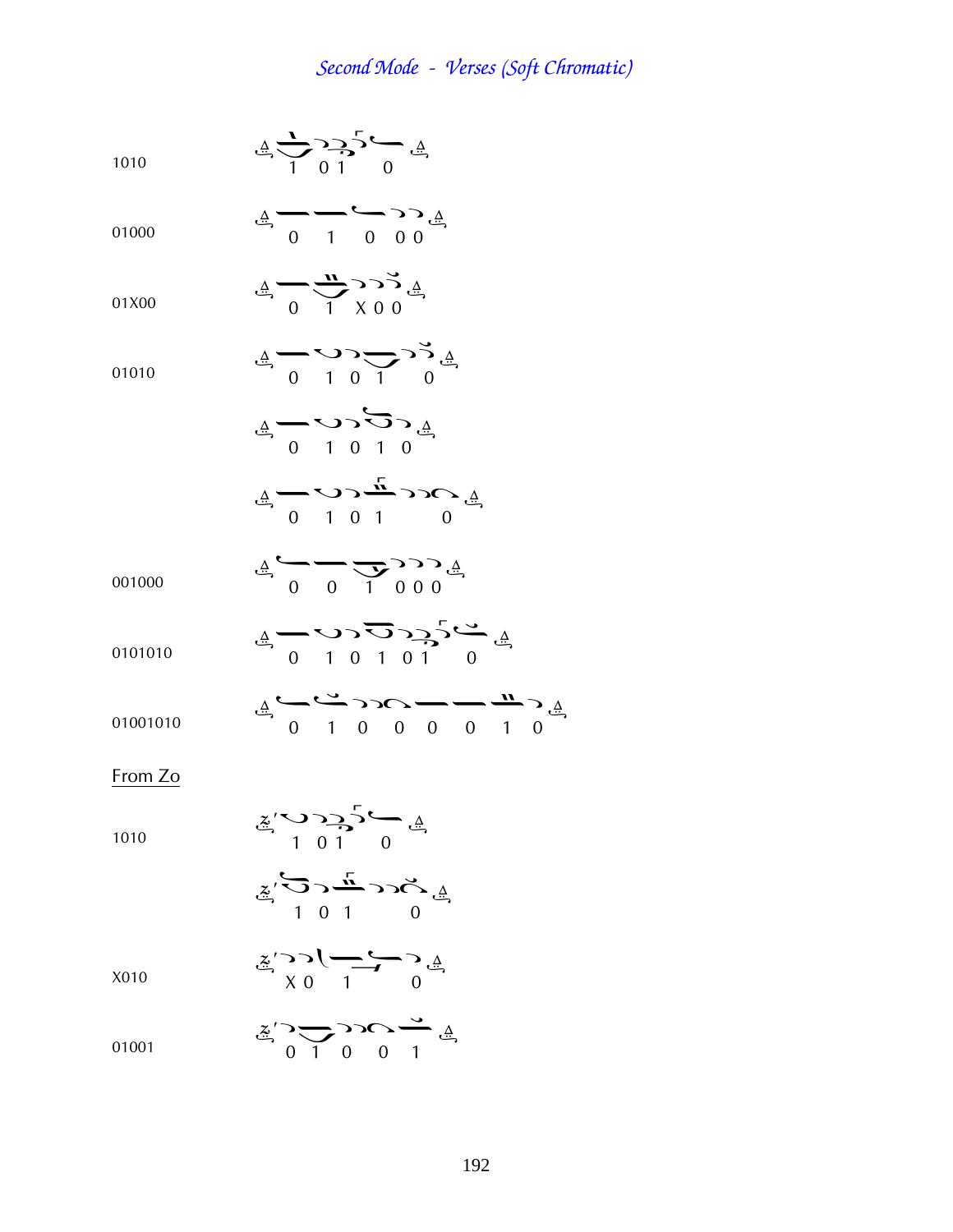$$
\sum_{i=1}^{n} \sum_{j=1}^{n} \sum_{j=1}^{n} \sum_{j=1}^{n} \sum_{j=1}^{n} \sum_{j=1}^{n} \sum_{j=1}^{n} \sum_{j=1}^{n} \sum_{j=1}^{n} \sum_{j=1}^{n} \sum_{j=1}^{n} \sum_{j=1}^{n} \sum_{j=1}^{n} \sum_{j=1}^{n} \sum_{j=1}^{n} \sum_{j=1}^{n} \sum_{j=1}^{n} \sum_{j=1}^{n} \sum_{j=1}^{n} \sum_{j=1}^{n} \sum_{j=1}^{n} \sum_{j=1}^{n} \sum_{j=1}^{n} \sum_{j=1}^{n} \sum_{j=1}^{n} \sum_{j=1}^{n} \sum_{j=1}^{n} \sum_{j=1}^{n} \sum_{j=1}^{n} \sum_{j=1}^{n} \sum_{j=1}^{n} \sum_{j=1}^{n} \sum_{j=1}^{n} \sum_{j=1}^{n} \sum_{j=1}^{n} \sum_{j=1}^{n} \sum_{j=1}^{n} \sum_{j=1}^{n} \sum_{j=1}^{n} \sum_{j=1}^{n} \sum_{j=1}^{n} \sum_{j=1}^{n} \sum_{j=1}^{n} \sum_{j=1}^{n} \sum_{j=1}^{n} \sum_{j=1}^{n} \sum_{j=1}^{n} \sum_{j=1}^{n} \sum_{j=1}^{n} \sum_{j=1}^{n} \sum_{j=1}^{n} \sum_{j=1}^{n} \sum_{j=1}^{n} \sum_{j=1}^{n} \sum_{j=1}^{n} \sum_{j=1}^{n} \sum_{j=1}^{n} \sum_{j=1}^{n} \sum_{j=1}^{n} \sum_{j=1}^{n} \sum_{j=1}^{n} \sum_{j=1}^{n} \sum_{j=1}^{n} \sum_{j=1}^{n} \sum_{j=1}^{n} \sum_{j=1}^{n} \sum_{j=1}^{n} \sum_{j=1}^{n} \sum_{j=1}^{n} \sum_{j=1}^{n} \sum_{j=1}^{n} \sum_{j=1}^{n} \sum_{j=1}^{n} \sum_{j=1}^{n} \sum_{j=1}^{n} \sum_{j=1}^{n}
$$

$$
\tilde{\mathbf{z}}_{\mathbf{z}}^{\prime} \sim \sum_{\mathbf{z}} \sum_{\mathbf{z}} \sum_{\mathbf{z}} \mathbf{z}_{\mathbf{z}}^{\mathbf{z}} \sim \tilde{\mathbf{z}}_{\mathbf{z}}
$$

001010 
$$
\frac{z}{0}
$$
  $\frac{z}{0}$   $\frac{z}{1}$  0 1 0

$$
\ddot{z}' \sim 2 \sim 2 \sim \frac{2\pi}{\pi} (\sim 5 \sim \text{A})
$$
\n
$$
101010 \qquad 101010
$$

$$
\mathbb{Z}' \longrightarrow \longrightarrow \longrightarrow \longrightarrow \longrightarrow \longrightarrow \mathbb{Z}
$$

0101010 
$$
\frac{z}{2}
$$

$$
\frac{z}{1001010} \qquad \qquad \frac{z}{10000} \qquad \qquad \frac{z}{1000} \qquad \qquad \frac{z}{1000} \qquad \qquad \frac{z}{1000} \qquad \qquad \frac{z}{1000} \qquad \qquad \frac{z}{1000} \qquad \qquad \frac{z}{1000} \qquad \qquad \frac{z}{1000} \qquad \qquad \frac{z}{1000} \qquad \qquad \frac{z}{1000} \qquad \qquad \frac{z}{1000} \qquad \qquad \frac{z}{1000} \qquad \qquad \frac{z}{1000} \qquad \qquad \frac{z}{1000} \qquad \qquad \frac{z}{1000} \qquad \qquad \frac{z}{1000} \qquad \qquad \frac{z}{1000} \qquad \qquad \frac{z}{1000} \qquad \qquad \frac{z}{1000} \qquad \qquad \frac{z}{1000} \qquad \qquad \frac{z}{1000} \qquad \qquad \frac{z}{1000} \qquad \qquad \frac{z}{1000} \qquad \qquad \frac{z}{1000} \qquad \qquad \frac{z}{1000} \qquad \qquad \frac{z}{1000} \qquad \qquad \frac{z}{1000} \qquad \qquad \frac{z}{1000} \qquad \qquad \frac{z}{1000} \qquad \qquad \frac{z}{1000} \qquad \qquad \frac{z}{1000} \qquad \qquad \frac{z}{1000} \qquad \qquad \frac{z}{1000} \qquad \qquad \frac{z}{1000} \qquad \qquad \frac{z}{1000} \qquad \qquad \frac{z}{1000} \qquad \qquad \frac{z}{1000} \qquad \qquad \frac{z}{1000} \qquad \qquad \frac{z}{1000} \qquad \qquad \frac{z}{1000} \qquad \qquad \frac{z}{1000} \qquad \qquad \frac{z}{1000} \qquad \qquad \frac{z}{1000} \qquad \qquad \frac{z}{1000} \qquad \qquad \frac{z}{1000} \qquad \qquad \frac{z}{1000} \qquad \qquad \frac{z
$$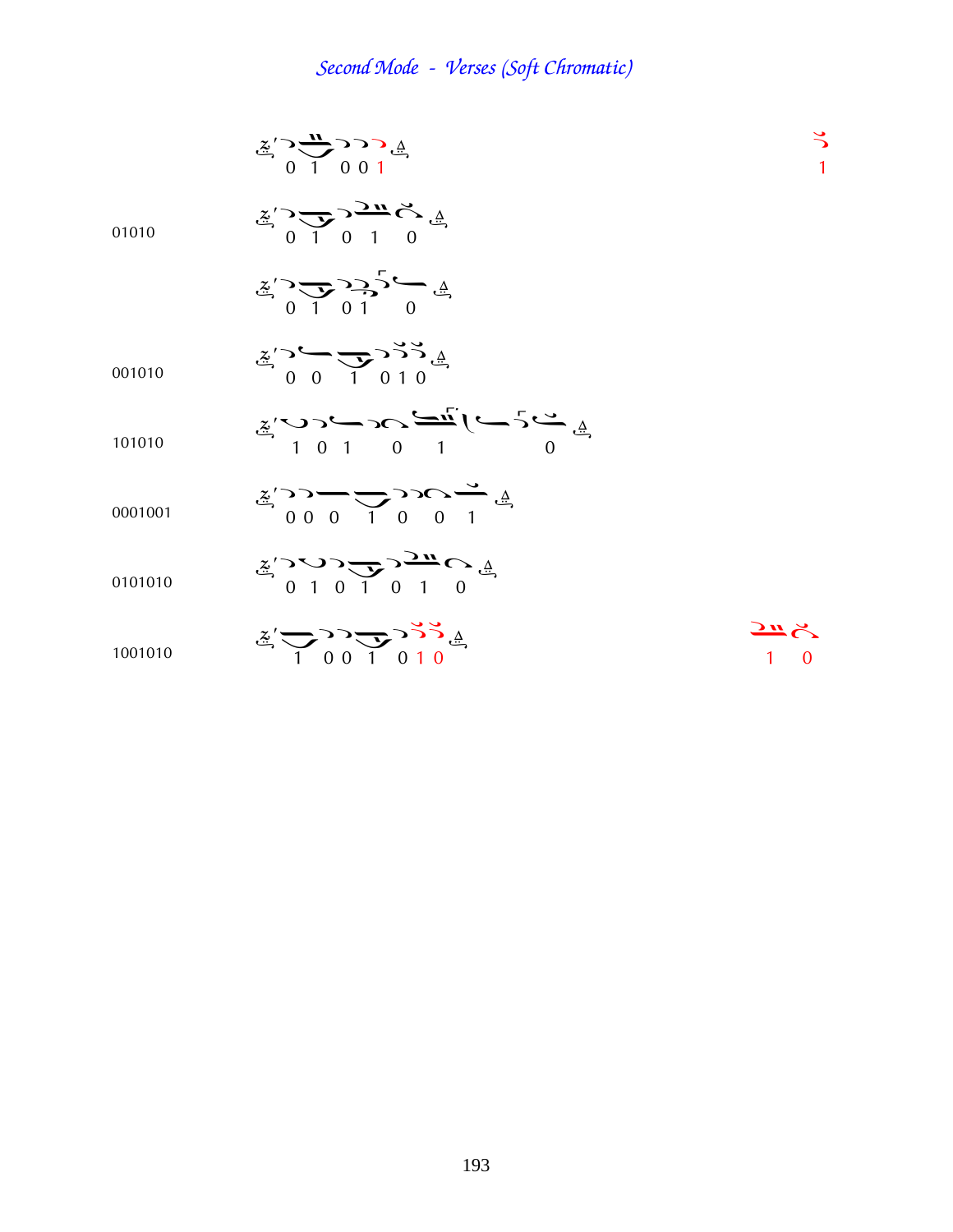### **C) Formulae with Fthoras**

### Accented on last syllable:

From Di

$$
0\\0\\1
$$

¤¤¢

From Zo

$$
\sum_{i=1}^{n} \sum_{j=1}^{n} \sum_{j=1}^{n} \sum_{j=1}^{n} (1 + i) \sum_{j=1}^{n} \sum_{j=1}^{n} (1 + i) \sum_{j=1}^{n} (1 + i) \sum_{j=1}^{n} (1 + i) \sum_{j=1}^{n} (1 + i) \sum_{j=1}^{n} (1 + i) \sum_{j=1}^{n} (1 + i) \sum_{j=1}^{n} (1 + i) \sum_{j=1}^{n} (1 + i) \sum_{j=1}^{n} (1 + i) \sum_{j=1}^{n} (1 + i) \sum_{j=1}^{n} (1 + i) \sum_{j=1}^{n} (1 + i) \sum_{j=1}^{n} (1 + i) \sum_{j=1}^{n} (1 + i) \sum_{j=1}^{n} (1 + i) \sum_{j=1}^{n} (1 + i) \sum_{j=1}^{n} (1 + i) \sum_{j=1}^{n} (1 + i) \sum_{j=1}^{n} (1 + i) \sum_{j=1}^{n} (1 + i) \sum_{j=1}^{n} (1 + i) \sum_{j=1}^{n} (1 + i) \sum_{j=1}^{n} (1 + i) \sum_{j=1}^{n} (1 + i) \sum_{j=1}^{n} (1 + i) \sum_{j=1}^{n} (1 + i) \sum_{j=1}^{n} (1 + i) \sum_{j=1}^{n} (1 + i) \sum_{j=1}^{n} (1 + i) \sum_{j=1}^{n} (1 + i) \sum_{j=1}^{n} (1 + i) \sum_{j=1}^{n} (1 + i) \sum_{j=1}^{n} (1 + i) \sum_{j=1}^{n} (1 + i) \sum_{j=1}^{n} (1 + i) \sum_{j=1}^{n} (1 + i) \sum_{j=1}^{n} (1 + i) \sum_{j=1}^{n} (1 + i) \sum_{j=1}^{n} (1 + i) \sum_{j=1}^{n} (1 + i) \sum_{j=1}^{n} (1 + i) \sum_{j=1}^{n} (1 + i) \sum_{j=1}^{n} (1 + i) \sum_{j=1}^{n} (1 + i) \sum_{j=1}^{n} (1 + i) \sum_{j=1}^{n} (1 + i) \sum_{j=1}^{n} (1 + i)
$$

Accented on second to last syllable:

From Di

0010  
\n
$$
\frac{4}{9} - \frac{4}{9} - \frac{1}{1} \frac{6}{9} \times \frac{1}{9}
$$
  
\n $\frac{4}{9} - \frac{1}{9} \times \frac{1}{9} \times \frac{1}{9}$   
\n $\frac{4}{1} \times \frac{1}{9} \times \frac{1}{1} \times \frac{1}{1} \times \frac{1}{1} \times \frac{1}{1} \times \frac{1}{1} \times \frac{1}{1} \times \frac{1}{1} \times \frac{1}{1} \times \frac{1}{1} \times \frac{1}{1} \times \frac{1}{1} \times \frac{1}{1} \times \frac{1}{1} \times \frac{1}{1} \times \frac{1}{1} \times \frac{1}{1} \times \frac{1}{1} \times \frac{1}{1} \times \frac{1}{1} \times \frac{1}{1} \times \frac{1}{1} \times \frac{1}{1} \times \frac{1}{1} \times \frac{1}{1} \times \frac{1}{1} \times \frac{1}{1} \times \frac{1}{1} \times \frac{1}{1} \times \frac{1}{1} \times \frac{1}{1} \times \frac{1}{1} \times \frac{1}{1} \times \frac{1}{1} \times \frac{1}{1} \times \frac{1}{1} \times \frac{1}{1} \times \frac{1}{1} \times \frac{1}{1} \times \frac{1}{1} \times \frac{1}{1} \times \frac{1}{1} \times \frac{1}{1} \times \frac{1}{1} \times \frac{1}{1} \times \frac{1}{1} \times \frac{1}{1} \times \frac{1}{1} \times \frac{1}{1} \times \frac{1}{1} \times \frac{1}{1} \times \frac{1}{1} \times \frac{1}{1} \times \frac{1}{1} \times \frac{1}{1} \times \frac{1}{1} \times \frac{1}{1} \times \frac{1}{1} \times \frac{1}{1} \times \frac{1}{1} \times \frac{1}{1} \times \frac{1}{1} \times \frac{1}{1} \times \frac{1}{1} \times \frac{1}{1} \times \frac{1}{1} \times \frac{1}{1} \times \frac{1}{1} \times \frac{1}{1} \times \frac{1}{1} \times \frac{1}{1} \times \frac{1}{1} \times \frac{1}{1} \times \frac{1$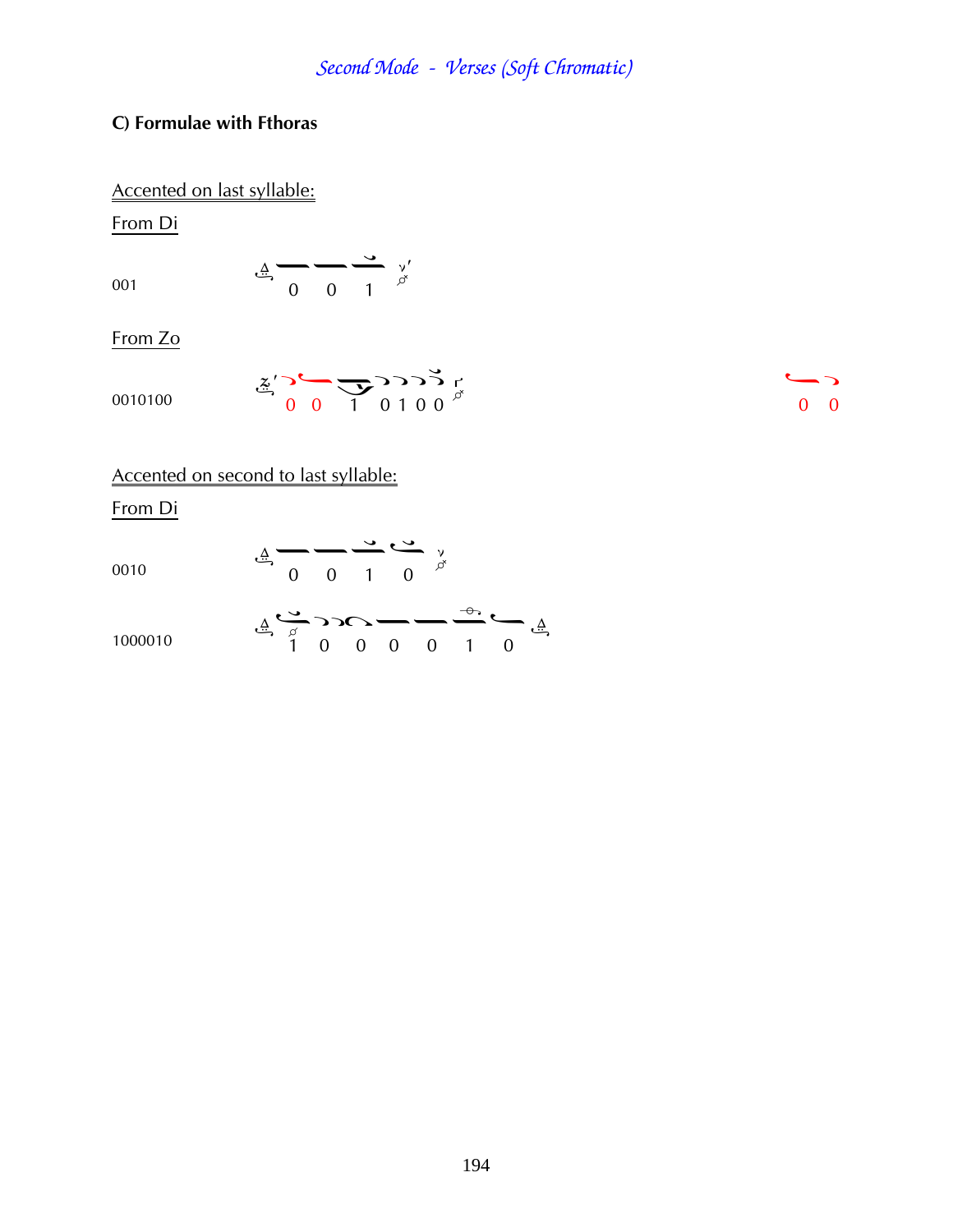### **D) Final Cadences**

### Accented on last syllable:

0001

$$
\stackrel{\triangle}{=} \stackrel{\sim}{\sim} \stackrel{\sim}{\sim} \stackrel{\sim}{=} \stackrel{\sim}{\sim} \stackrel{\triangle}{\stackrel{\triangle}{=}}
$$

10001

$$
\mathcal{L}_{\mathcal{L}} \sum_{i=1}^{n} \sum_{i=1}^{n} \sum_{j=1}^{n} \mathcal{L}_{\mathcal{L}} \sum_{j=1}^{n} \mathcal{L}_{\mathcal{L}} \mathcal{L}_{\mathcal{L}} \mathcal{L}_{\mathcal{L}} \mathcal{L}_{\mathcal{L}}
$$

$$
\frac{4}{9} \sum_{i=0}^{\infty} \frac{1}{2} - \sum_{i=0}^{\infty} \frac{1}{2} \sum_{j=0}^{\infty} \frac{1}{2} \sum_{j=0}^{\infty} \frac{1}{2} \sum_{j=0}^{\infty} \frac{1}{2} \sum_{j=0}^{\infty} \frac{1}{2} \sum_{j=0}^{\infty} \frac{1}{2} \sum_{j=0}^{\infty} \frac{1}{2} \sum_{j=0}^{\infty} \frac{1}{2} \sum_{j=0}^{\infty} \frac{1}{2} \sum_{j=0}^{\infty} \frac{1}{2} \sum_{j=0}^{\infty} \frac{1}{2} \sum_{j=0}^{\infty} \frac{1}{2} \sum_{j=0}^{\infty} \frac{1}{2} \sum_{j=0}^{\infty} \frac{1}{2} \sum_{j=0}^{\infty} \frac{1}{2} \sum_{j=0}^{\infty} \frac{1}{2} \sum_{j=0}^{\infty} \frac{1}{2} \sum_{j=0}^{\infty} \frac{1}{2} \sum_{j=0}^{\infty} \frac{1}{2} \sum_{j=0}^{\infty} \frac{1}{2} \sum_{j=0}^{\infty} \frac{1}{2} \sum_{j=0}^{\infty} \frac{1}{2} \sum_{j=0}^{\infty} \frac{1}{2} \sum_{j=0}^{\infty} \frac{1}{2} \sum_{j=0}^{\infty} \frac{1}{2} \sum_{j=0}^{\infty} \frac{1}{2} \sum_{j=0}^{\infty} \frac{1}{2} \sum_{j=0}^{\infty} \frac{1}{2} \sum_{j=0}^{\infty} \frac{1}{2} \sum_{j=0}^{\infty} \frac{1}{2} \sum_{j=0}^{\infty} \frac{1}{2} \sum_{j=0}^{\infty} \frac{1}{2} \sum_{j=0}^{\infty} \frac{1}{2} \sum_{j=0}^{\infty} \frac{1}{2} \sum_{j=0}^{\infty} \frac{1}{2} \sum_{j=0}^{\infty} \frac{1}{2} \sum_{j=0}^{\infty} \frac{1}{2} \sum_{j=0}^{\infty} \frac{1}{2} \sum_{j=0}^{\infty
$$

010001

100001

1000001

$$
\triangleq \frac{1}{100000} \longrightarrow \triangleq
$$

 $\frac{4}{9}$ ,  $\frac{1}{10000}$ ,  $\frac{1}{1000}$ 

$$
\stackrel{\Delta}{\longrightarrow}
$$

01000001

$$
\begin{array}{ccc}\n\frac{1}{4} & \frac{1}{4} & \frac{1}{4} & \frac{1}{4} \\
\frac{1}{4} & \frac{1}{4} & \frac{1}{4} & \frac{1}{4} & \frac{1}{4} \\
\frac{1}{4} & \frac{1}{4} & \frac{1}{4} & \frac{1}{4} & \frac{1}{4}\n\end{array}
$$

### Accented on second to last syllable:

00010

¦¦¤¢¦ ¦¦¤ ¢ ¤ ¤¦¦¢¤ ¢à¤ ¢ ¤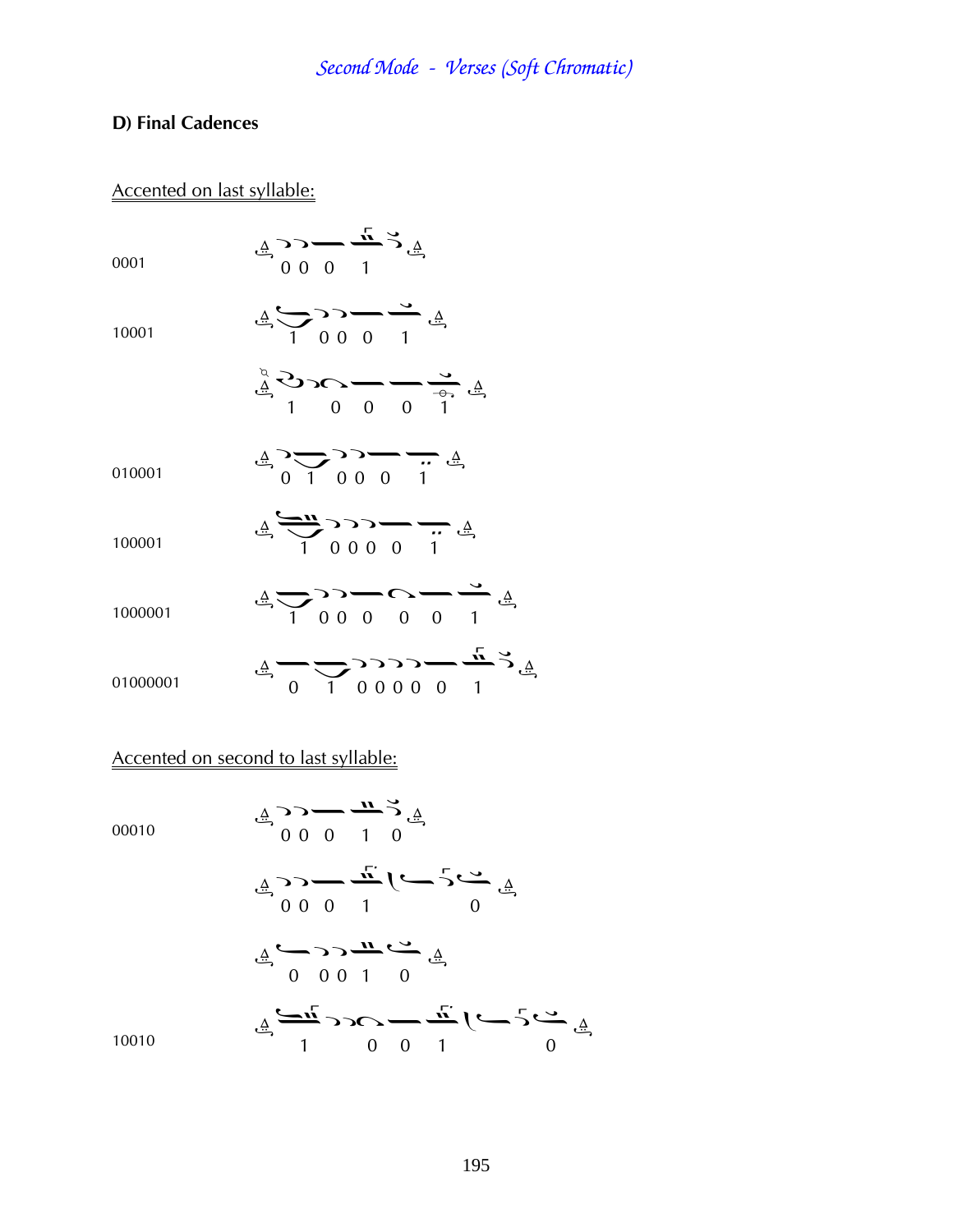¤¢ ¦à ¢ ¤ ¢ ¦à¢¤ ¢ ¦¤¢¤ 000010 ¤¦¦¤¢¦ 100010 ¢ ¦¦¤¢¤ ¢ ¦¦¦¢¤ Þà¤¤¢¤ 1000010 Þ¦¦¦¤ ¢ ¤ Þ¦¦¦¤¢¤ Þ¦¦¦¤¢¦ ¢¦¤¦¦¢¤ ¢¦¦¦¦¢¤ 10100010 ¢àÞ¦¤¦¢¤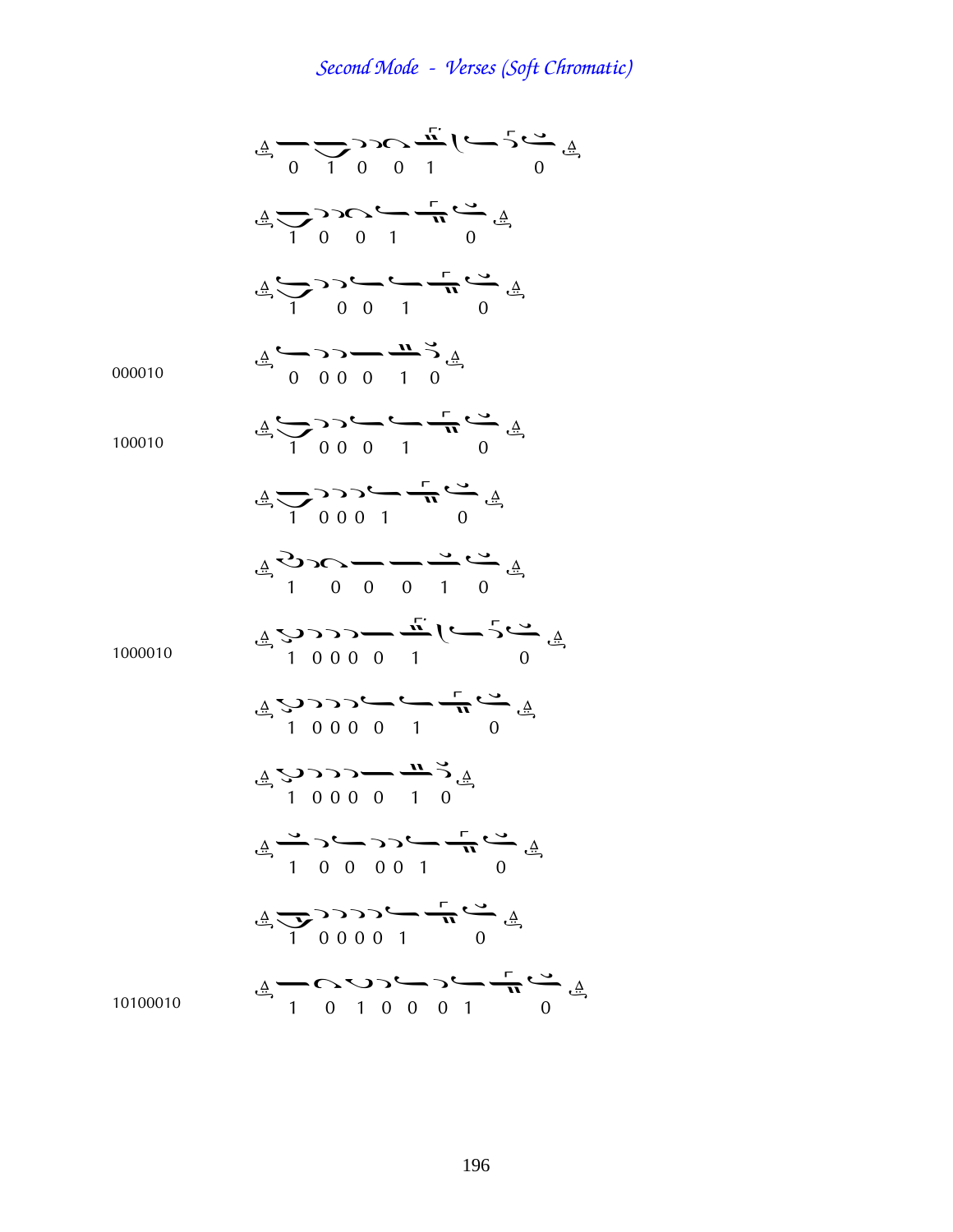### Accented on third to last syllable:

| 0010100 | $45$ $-20$ $-20$<br>$47$ $-6$<br>$-1$ 0 1 0 0                                                                                                                                                                                                                                                                                                       |  |
|---------|-----------------------------------------------------------------------------------------------------------------------------------------------------------------------------------------------------------------------------------------------------------------------------------------------------------------------------------------------------|--|
| 1000100 | $\frac{4}{4}$ $\frac{6}{1}$ $\frac{1}{1}$ $\frac{0}{1}$ $\frac{1}{1}$ $\frac{0}{1}$ $\frac{1}{1}$ $\frac{0}{1}$ $\frac{1}{1}$                                                                                                                                                                                                                       |  |
|         | $\frac{1}{4}$ $\sum_{1}^{6}$ $\sum_{1}^{6}$ $\sum_{1}^{6}$ $\sum_{1}^{6}$ $\sum_{1}^{6}$ $\sum_{1}^{6}$                                                                                                                                                                                                                                             |  |
|         | $\frac{1}{4}$ $\frac{1}{1}$ 0 0 0 1 0 0                                                                                                                                                                                                                                                                                                             |  |
| 1010100 | $45 - 1010100$                                                                                                                                                                                                                                                                                                                                      |  |
| 1100100 | $\frac{1}{4}$ $\sum_{1}^{6}$ $\sum_{1}^{6}$ $\sum_{1}^{6}$ $\sum_{1}^{6}$                                                                                                                                                                                                                                                                           |  |
|         | $\begin{array}{ccc}\n\frac{\sqrt{3}}{1} & \frac{1}{1} & 0 & 0 & 1 & 0 & 0 \\ \frac{\sqrt{3}}{1} & \frac{1}{1} & 0 & 0 & 1 & 0 & 0 \\ \frac{\sqrt{3}}{1} & \frac{1}{1} & \frac{1}{1} & \frac{1}{1} & \frac{1}{1} & \frac{1}{1} & \frac{1}{1}\n\end{array}$                                                                                           |  |
| 0000100 | $\begin{picture}(150,10) \put(0,0){\line(1,0){10}} \put(15,0){\line(1,0){10}} \put(15,0){\line(1,0){10}} \put(15,0){\line(1,0){10}} \put(15,0){\line(1,0){10}} \put(15,0){\line(1,0){10}} \put(15,0){\line(1,0){10}} \put(15,0){\line(1,0){10}} \put(15,0){\line(1,0){10}} \put(15,0){\line(1,0){10}} \put(15,0){\line(1,0){10}} \put(15,0){\line($ |  |
|         | Accented on fourth to last syllable:                                                                                                                                                                                                                                                                                                                |  |
| 1010    | $\begin{array}{ccc}\n\frac{1}{4} & \mathbf{0} & \mathbf{1} & \mathbf{0} & \mathbf{0} \\ \frac{1}{4} & \mathbf{0} & \mathbf{1} & \mathbf{0} & \mathbf{0}\n\end{array}$                                                                                                                                                                               |  |

01001

¤ Þ¤¤¢ 

$$
\stackrel{\mathbb{A}}{\rightarrow} \stackrel{\stackrel{\tau}{\rightarrow}}{1} \stackrel{\tau}{\rightarrow} \stackrel{\tau}{\rightarrow} \stackrel{\rightarrow}{\rightarrow} \stackrel{\mathbb{A}}{1}
$$

001010  $\frac{4}{9}$  0 1 0 1 0 1 0  $\frac{4}{9}$  $\frac{1}{0}$